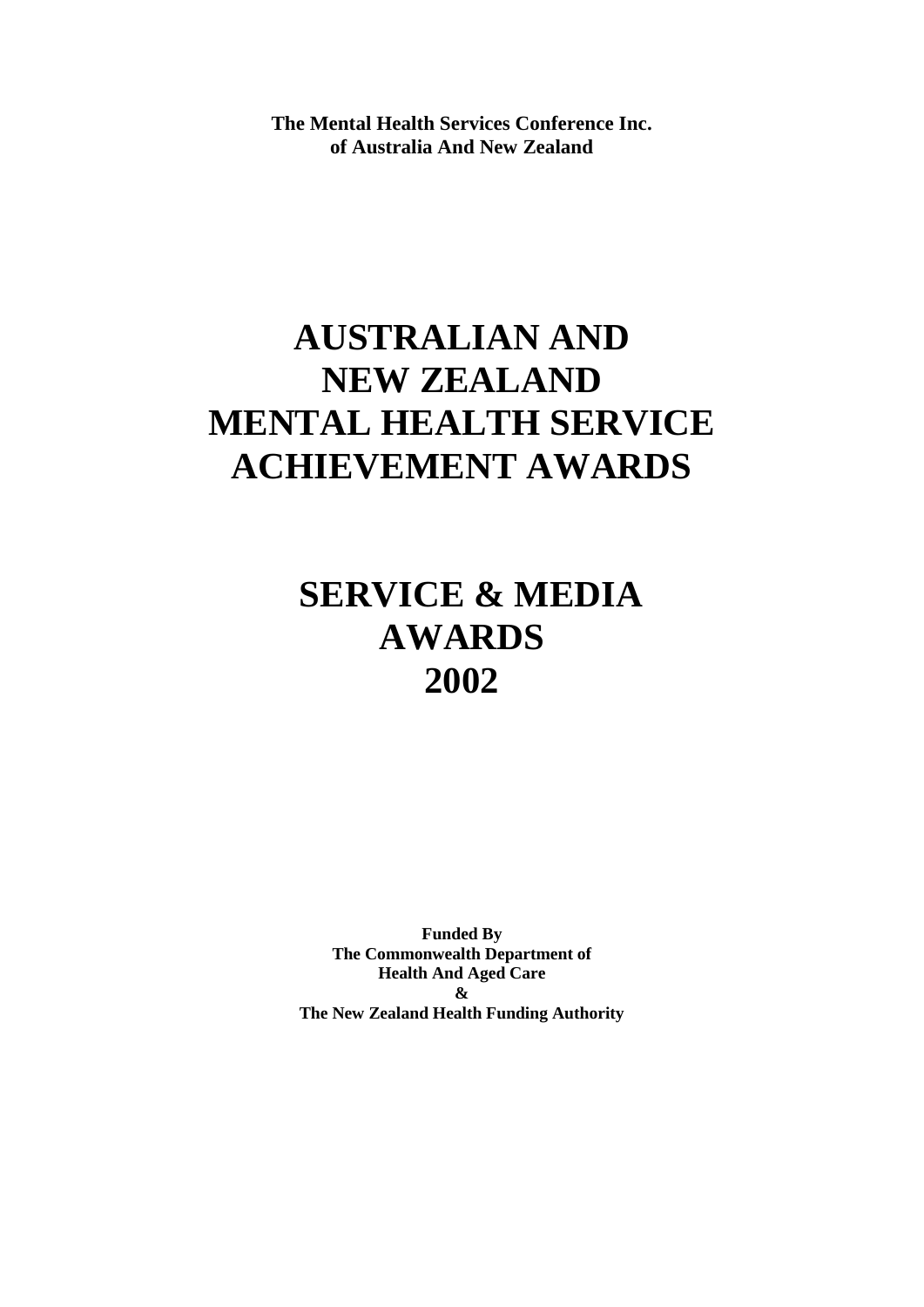# **AUSTRALIAN AND NEW ZEALAND MENTAL HEALTH SERVICE AWARDS**

| <b>CONTENTS</b>      |                                                                                                                                                                                                         | Page No. |
|----------------------|---------------------------------------------------------------------------------------------------------------------------------------------------------------------------------------------------------|----------|
|                      | <b>Assessment Committee Members (Service Awards)</b>                                                                                                                                                    | 4        |
| <b>Background</b>    |                                                                                                                                                                                                         | 5        |
| <b>CATEGORY 1</b>    | <b>REHABILITATION/RECOVERY PROGRAM OR SERVICE</b>                                                                                                                                                       |          |
| Gold                 | <b>AMIGOS</b> - Child and Youth Health, South Australia                                                                                                                                                 | 6        |
| <b>Silver</b>        | <b>Job Supply Personnel - Prahran Mission, Victoria</b>                                                                                                                                                 | 7        |
| <b>CATEGORY 2</b>    | <b>CONSUMER/CARER PROGRAM OR SERVICE</b>                                                                                                                                                                |          |
| Gold                 | <b>COPES (Carers Offering Peers Early Support -</b><br>Eastern Health Mental Health Program & Eastern Access<br><b>Community Health, Victoria</b>                                                       | 8        |
| <b>Silver</b>        | <b>Rozelle Hospital Consumer Consultants, Sydney, NSW</b>                                                                                                                                               | 9        |
| <b>Bronze</b>        | Horizon Social Club, Adelaide, SA                                                                                                                                                                       | 10       |
| <b>Special Award</b> | Meg, the pet therapy dog at Mandala Mental<br><b>Health Clinic, Gosford, NSW</b>                                                                                                                        | 11       |
| <b>CATEGORY 3</b>    | <b>MENTAL HEALTH PROMOTION OR MENTAL</b><br><b>ILLNESS PREVENTION PROGRAM OR PROJECT</b>                                                                                                                |          |
| Gold                 | <b>Community Group Program - Royal Children's Hospital</b><br><b>Mental Health Service and Travancore School, VIC</b>                                                                                   | 12       |
| Gold                 | "Makin' Pitchas", Koori Youth Video Project<br><b>Ballarat &amp; District Aboriginal Cooperative, VIC</b>                                                                                               | 13       |
| <b>Silver</b>        | <b>Support Groups: A guide to Setting Up and Facilitating</b><br>Support Groups (a video) -Mental Health Association, NSW                                                                               | 14       |
| <b>Bronze</b>        | The KOPING Forum - Royal Children's Hospital & Health<br><b>Service District, Brisbane, QLD</b>                                                                                                         | 15       |
|                      | <b>CATEGORY 4 SPECIALIST SERVICE OR PART OF A LARGER SERVICE</b>                                                                                                                                        |          |
| Gold                 | The Tobacco and Mental Illness Project - Mental Health<br>Division, Queen Elizabeth Hospital, Port Adelaide, SA                                                                                         | 16       |
| <b>Silver</b>        | <b>C.A.R.E.</b> (Counselling and Retraining for Employment)<br>The Nautilus Project Inc, Sydney, NSW                                                                                                    | 17       |
| <b>Bronze</b>        | The 1800-Mental Health Information and Support Service<br>Mid Western Area Mental Health Service, Macquarie Area<br>Health Service and Illawarra Institute for Mental Health,<br><b>Wollongong, NSW</b> | 18       |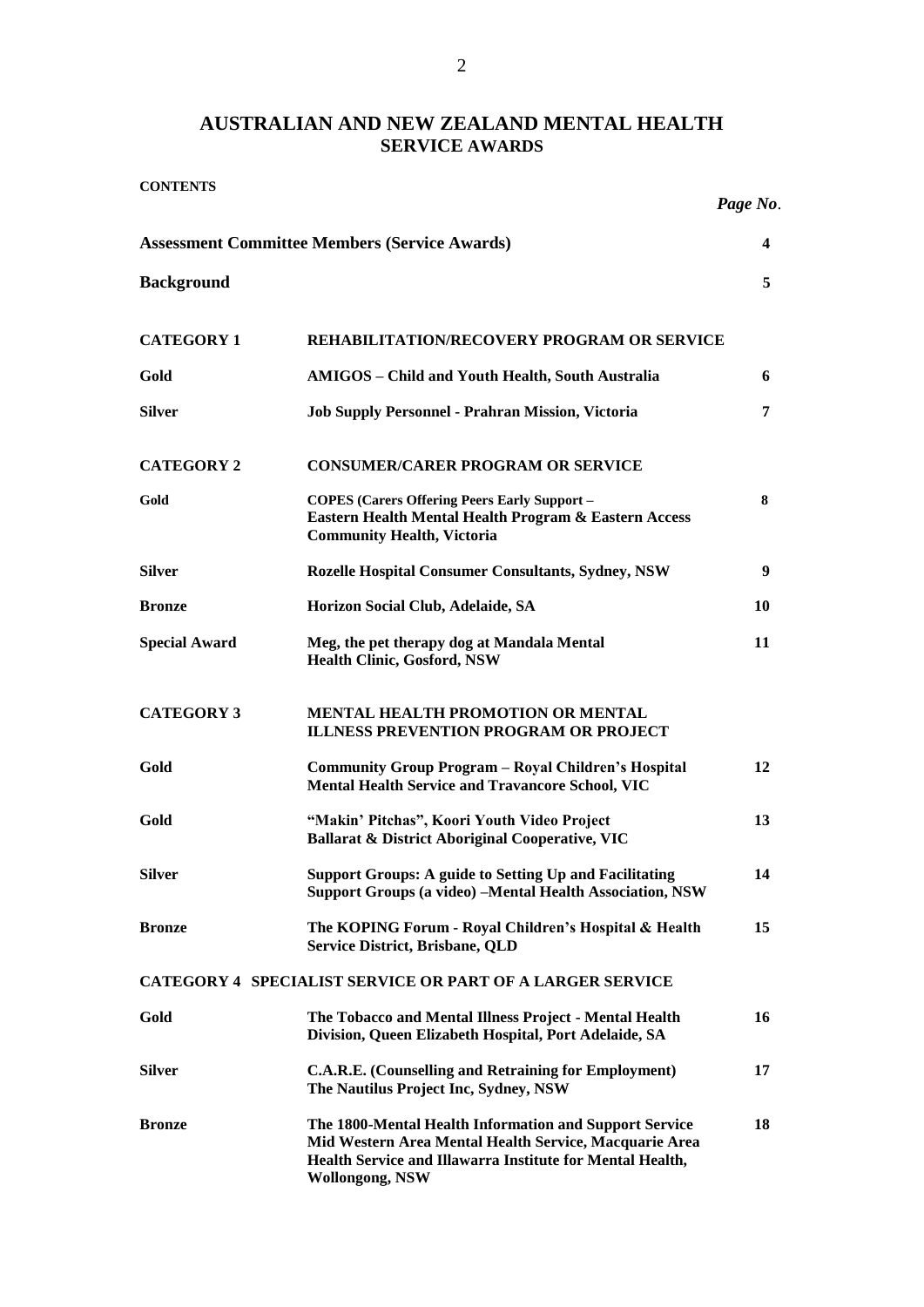| Gold                | <b>CLIPP</b> (Consultation and Liaison In Primary-care Psychiatry)<br>Northwest Area Mental Health and The Northwest Metropolitan<br><b>Melbourne Division of General Practice, VIC</b> | 19 |
|---------------------|-----------------------------------------------------------------------------------------------------------------------------------------------------------------------------------------|----|
| <b>Bronze</b>       | The General Practice Shared Care Program of St Vincent's<br><b>Hospital (Melbourne), VIC</b>                                                                                            | 20 |
| <b>Bronze</b>       | The GP Program of DART-R (the Rural Depression and Anxiety<br><b>Research and Treatment Group) - The Centre for Rural Mental</b><br>Health, Bendigo, VIC                                | 21 |
| <b>Bronze</b>       | <b>Mental Health Service Special Project</b><br>Otago District Health Board, Dunedin, NZ                                                                                                | 22 |
| <b>CATEGORY 6</b>   | <b>QUALITY IMPROVEMENT PROGRAMS</b>                                                                                                                                                     |    |
| Gold                | <b>REAMS (South Auckland Health Research and Audit in</b><br><b>Mental Health Services) - Counties Manukau District Health</b><br>Board, NZ                                             | 23 |
| Gold                | <b>Women's Access Project</b><br><b>Inner East Mental Health Services Association Inc, VIC</b>                                                                                          | 24 |
| <b>IN AUSTRALIA</b> | AWARD FOR EXCEPTIONAL CONTRIBUTION TO MENTAL HEALTH SERVICE                                                                                                                             |    |
|                     | Dr Joan Clarke, Prahran Mission, Melbourne VIC                                                                                                                                          | 25 |
|                     | A LICTO A L'EAN 'AND NIEW ZE AL AND MENTAL THE ALTER                                                                                                                                    |    |

# **AUSTRALIAN AND NEW ZEALAND MENTAL HEALTH MEDIA AWARDS**

| <b>Background</b>                                                             | 26 |
|-------------------------------------------------------------------------------|----|
| <b>Assessment Committee Members (Media Awards)</b>                            |    |
| <b>BROADCAST MEDIA</b>                                                        | 27 |
| "All In The Mind – three episodes"                                            |    |
| <b>ABC Radio National, Australian Broadcasting Corporation</b>                |    |
| <b>REGIONAL PRESS PRINT MEDIA</b>                                             |    |
| (Joint Winners)                                                               |    |
| A Series of Articles around a School Mental Health Forum, Cowra Guardian, NSW | 28 |
| and                                                                           |    |
| A Series of Articles on Depression and Youth Suicide, Geelong Advertiser, VIC | 29 |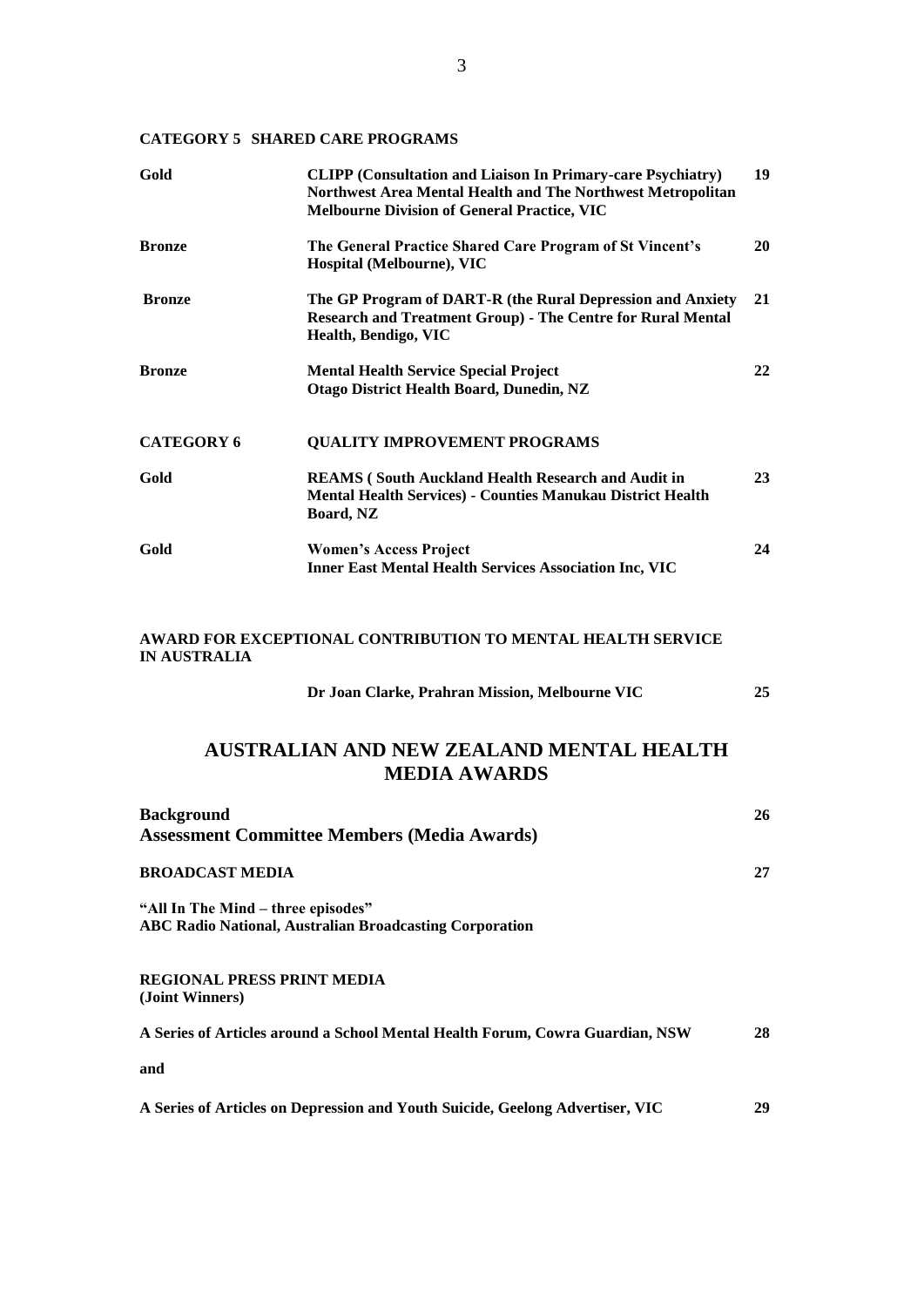# **SERVICE AWARDS**

# **ASSESSMENT COMMITTEE MEMBERS**

| Chair:               | Roger Gurr            | New South Wales        |
|----------------------|-----------------------|------------------------|
| <b>Deputy Chair:</b> | Lynne Dunbar          | <b>New South Wales</b> |
| <b>Members:</b>      | <b>Robert Bland</b>   | Tasmania               |
|                      | <b>Stephen Brand</b>  | <b>New South Wales</b> |
|                      | <b>Sheryl Carmody</b> | Western Australia      |
|                      | <b>Bill Dahl</b>      | New Zealand            |
|                      | Lynne Dunbar          | <b>New South Wales</b> |
|                      | Merinda Epstein       | Victoria               |
|                      | <b>Ellie Fossey</b>   | Victoria               |
|                      | Roger Gurr            | <b>New South Wales</b> |
|                      | Julia Hennessy        | New Zealand            |
|                      | Robyn Humphries       | Victoria               |
|                      | Dr Kalyanasundarum    | Queensland             |
|                      | Robert King           | Queensland             |
|                      | Chris Lloyd           | Queensland             |
|                      | Pam Macdonald         | <b>New South Wales</b> |
|                      | Janne McMahon         | South Australia        |
|                      | Leonie Manns          | <b>New South Wales</b> |
|                      | <b>Graham Martin</b>  | Queensland             |
|                      | <b>James Nichol</b>   | New Zealand            |
|                      | Tony Ovadia           | <b>New South Wales</b> |
|                      | <b>Murray Patton</b>  | New Zealand            |
|                      | <b>Tim Robinson</b>   | Victoria               |
|                      | <b>Cath Roper</b>     | Victoria               |
|                      | Denise Ryan           | Queensland             |
|                      | Kym Scanlon           | New South Wales        |
|                      | <b>Yvonne Selekie</b> | <b>New South Wales</b> |
|                      | <b>Sandy Tait</b>     | Western Australia      |
|                      | Andrea Taylor         | New South Wales        |
|                      | Peter Wakeford        | <b>New South Wales</b> |
|                      | Kerry Webber          | <b>ACT</b>             |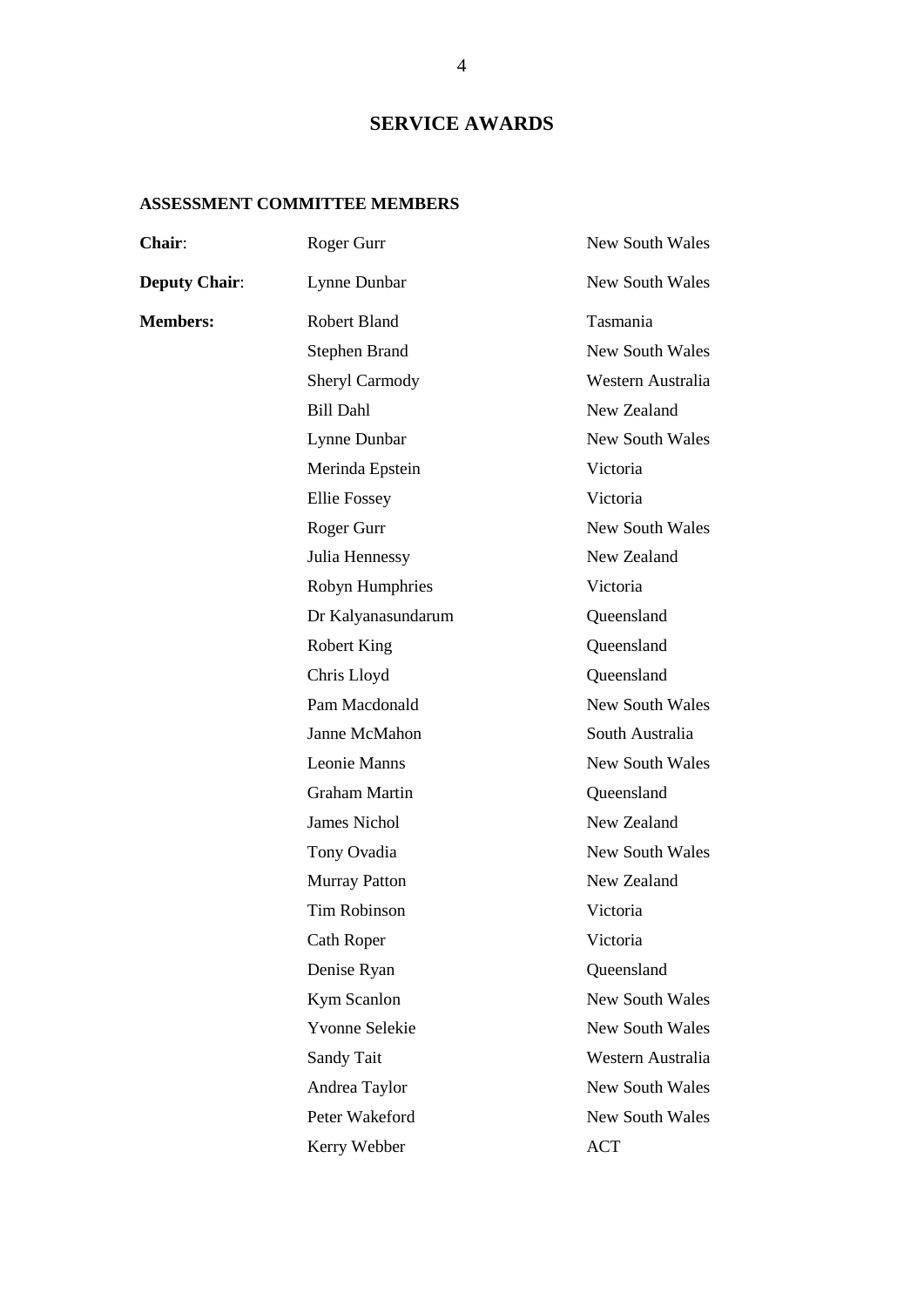# **BACKGROUND**

The Mental Health Service Award program began in 1992.It is designed to reward and publicise services that have shown innovation and excellence. The program is not an exhaustive or fully objective measure of the best services in Australia or New Zealand, as it depends on services deciding to apply and the information they supply. We do not have the resources for systematically reviewing all services. Apart from the written material supplied, we do contact people who are likely to know if a service is genuine. Six panels, drawn from different disciplines, consumer and carer organisations, assessed the applications. The panels are geographically spread around Australia and New Zealand. The Awards Committee may also score the entries, when necessary, e.g. if there is a conflict of interest.

The applications were rated on the following criteria:

- 1. Evidence that the program has made a significant contribution to the field of mental health on a local, state or national level.
- 2. Evidence that the program is doing something innovative or is maintaining high standards of service.
- 3. Evidence that the program has involved consumers in planning and management.
- 4. Verification of the program's effectiveness (quality assurance measures, utilisation review, outcome evaluations etc). Programs can sound good, but we want to know that they achieve a high quality. Provide clear qualitative and quantitative evidence. How can you demonstrate that a high quality has been achieved?
- 5. Award potential or feeling factor, as certain things come across in submissions that are hard to quantify within the above criteria.

In 2002 there were 57 applications received for the following categories:

- REHABILITATION/RECOVERY PROGRAM OR SERVICE
- CONSUMER/CARER PROGRAM OR SERVICE
- MENTAL HEALTH PROMOTION OR MENTAL ILLNESS PREVENTION PROGRAM OR **PROJECT**
- SPECIALIST SERVICE OR PART OF A LARGER SERVICE
- SHARED CARE PROGRAM
- QUALITY IMPROVEMENT PROGRAM
- EXCEPTIONAL CONTRIBUTION TO MENTAL HEALTH SERVICES IN AUSTRALIA OR NEW ZEALAND

The money awarded and expenses were generously granted by the Australian (\$AUD50,000) and New Zealand (\$NZ10,000) Governments in recognition of the importance they give to the development of best practice services throughout the two countries. This award program contributes to publicising the good work being done in an environment where only bad news seems to appear in the media. The following pages give you the contact details for the services and a short summary of their activities. You are encouraged to contact them and to visit their services.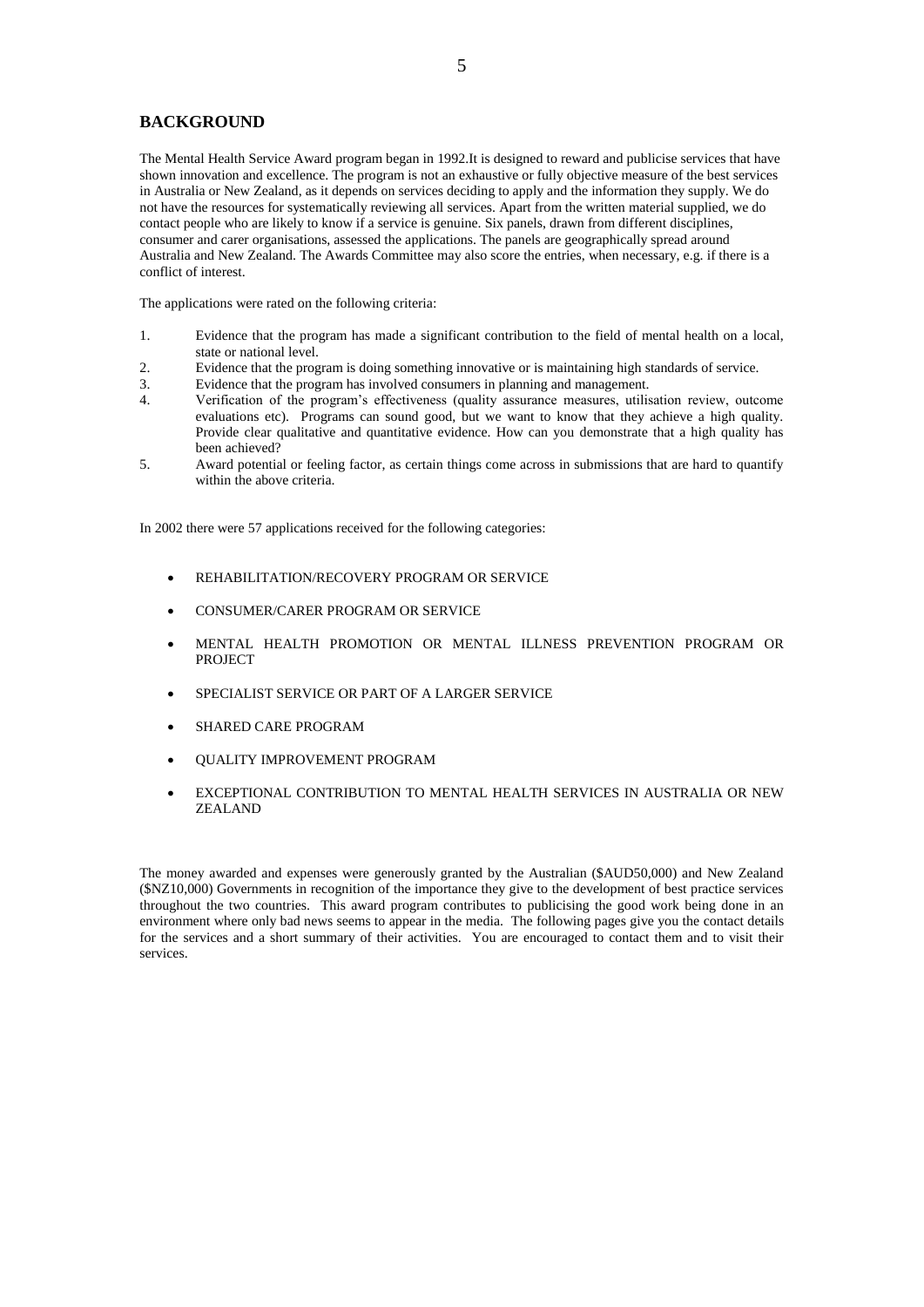# **CATEGORY 1 REHABILITATION/RECOVERY PROGRAM**

| <b>AWARD:</b>            | <b>GOLD</b>                                                                                  | \$2,500 |
|--------------------------|----------------------------------------------------------------------------------------------|---------|
| <b>APPLYING PROGRAM:</b> | <b>AMIGOS (Addressing Mental Illness and Giving Others)</b><br>Support)                      |         |
| <b>ORGANISATION:</b>     | The Second Story, Child and Youth Health                                                     |         |
| <b>ADDRESS:</b>          | 57 Hyde Street, Adelaide, SA 5000                                                            |         |
| <b>CONTACT PERSON:</b>   | Liz Higgs<br>Telephone: (08) 8326 6053 Fax: (08) 8326 7232<br>Email: liz.higgs@dhs.sa.gov.au |         |

#### **BRIEF DESCRIPTION OF SERVICE OR PROJECT:**

AMIGOS (Addressing Mental Health and Giving Others Support) is an innovative and collaborative venture that has harnessed the energies of young people as consumers working in partnership with youth health and mental health services to ensure best outcomes for young people requiring support following the experience of mental illness.

The Second Story, A Division of Child and Youth Health developed the Project in 1997, in partnership with young people (Peer Consultants) and the Southern Child and Adolescent Mental Health Services (CAMHS). Both The Second Story and CAMHS are State Government funded agencies. The Second Story provides health promoting services to young people 12-25 years, while CAMHS provides specialised mental health services to children and young people 0-18 years and their families.

The Project works within a Primary Health framework with key service providers and young people. The following activities are fundamental strategies within the Project:

- Community Education
- Health Professional Working Parties
- Hospital Visiting
- Community Support Group
- Peer Education Training

Within the Project, Young People are supported and encouraged to achieve their individual goals and to acknowledge, understand and take control of their mental illness. Further, the Project, through Peer Education Training, provides opportunities for the Young People to develop personal skills and knowledge, which are marketable with in the employment setting.

The principles of partnership and accountability are central to the success of the group and reflect the nature of the relationship between the young people and the mental health professionals involved. Without input from young people the Project would not have achieved so much success.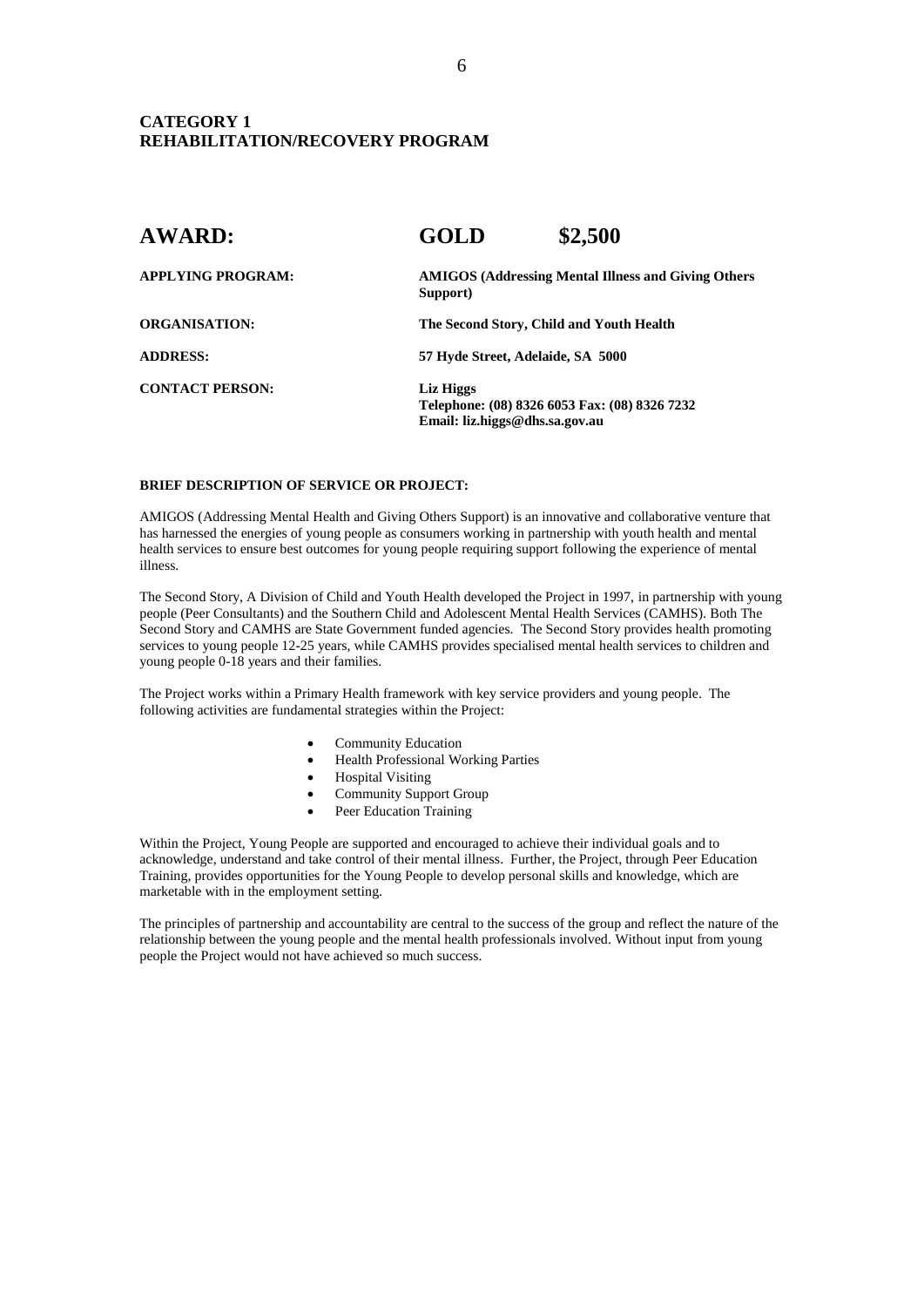# **CATEGORY 1 REHABILITATION/RECOVERY PROGRAM**

| <b>AWARD:</b>            | <b>SILVER</b>                                                                                             | \$1,750                                      |
|--------------------------|-----------------------------------------------------------------------------------------------------------|----------------------------------------------|
| <b>APPLYING PROGRAM:</b> | <b>Job Supply Personnel</b>                                                                               |                                              |
| <b>ORGANISATION:</b>     | <b>Prahran Mission</b>                                                                                    |                                              |
| <b>ADDRESS:</b>          |                                                                                                           | 15 Cromwell Road, South Yarra, Victoria 3141 |
| <b>CONTACT PERSON:</b>   | <b>Debra Cazalet</b><br>Telephone: (03) 9827 0555 Fax: (03) 9827 1044<br>Email: jobs@parhanmission.org.au |                                              |

#### **BACKGROUND DESCRIPTION OF ORGANISATION:**

Job Supply Personnel (JSP) is a disability open employment program funded by Family and Community Services with a budged of approximately \$320,000. We service the inner southeastern suburbs of the Melbourne metropolitan region. JSP employs 6.5 EFT workers comprising a manager, four employment consultants, a marketing consultant and an administration assistant. We currently assist approximately 120 active clients at any one time.

#### **BRIEF DESCRIPTION OF SERVICE OR PROJECT:**

Job Supply Personnel (JSP) is the employment program of the Prahran Mission, based in the inner south region of Melbourne. Since its inception in 1994, the service has worked exclusively with people with a psychiatric disability who are looking to return to work or need support in their existing employment. In the last few years, many new developments and initiatives have been embarked upon. These have included promoting our work through the media; making strong links with employers to maximise opportunities and support for our clients; opening a clothing library for job seekers and obtaining extensive fashion industry support through donations; forging business partnerships with companies who have given in-kind assistance including free training to our clients and making sound links with community organisations such as Rotary who support our work in various ways. Collaborative partnerships have been established with other mental health service providers to create a training package on psychiatric disability in the workplace for employers and also to continually inform our service in order to achieve best practice. Our work is underpinned by the belief that mental illness is not an impossible barrier to successful employment.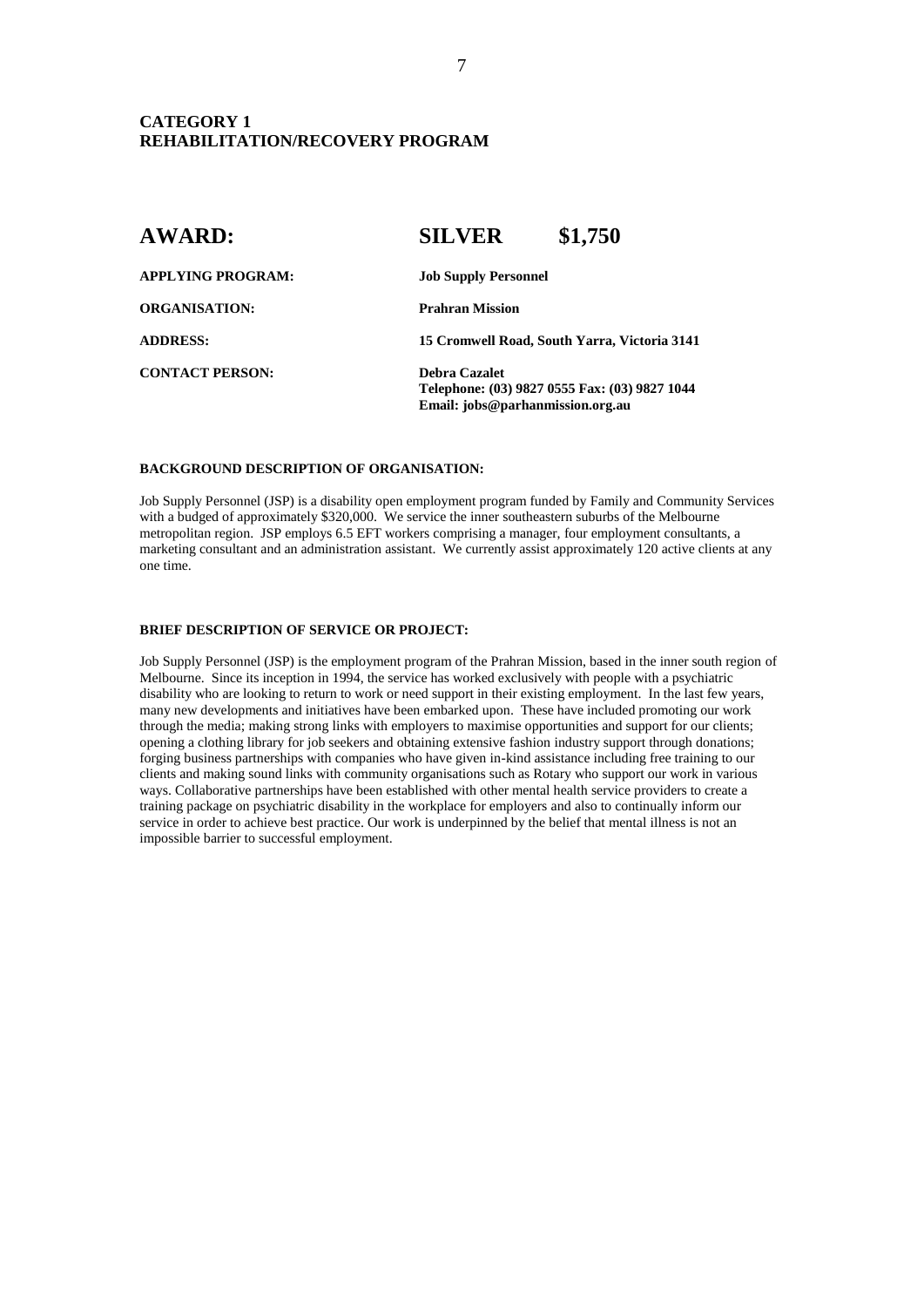| <b>AWARD:</b>            | <b>GOLD</b>     | \$2,500                                                                                   |  |
|--------------------------|-----------------|-------------------------------------------------------------------------------------------|--|
| <b>APPLYING PROGRAM:</b> |                 | <b>COPES</b> (Carers Offering Peers Early Support)                                        |  |
| <b>ORGANISATION</b>      |                 | <b>Eastern Health Mental Health Program and Eastern Access</b><br><b>Community Health</b> |  |
| <b>ADDRESS:</b>          |                 | PO Box 135, East Ringwood, Victoria 3135                                                  |  |
| <b>CONTACT PERSON:</b>   | <b>Liz Ward</b> | Telephone: (03) 9871 3161 Fax: (03) 9879 6191<br>Email Elizabeth.ward@maroondah.org.au    |  |

#### **BACKGROUND DESCRIPTION OF ORGANISATION:**

The Eastern Health Mental Health Program was formed in February 2001 and comprises Child & Adolescent Services, the Outer East and Central East Adult Area Mental Health Services, Aged Mental Health Services, Spectrum and ASIST State-wide Services and ACCESS Alcohol and Drug Services. The program has an overall EFT of over 350 staff and an operating budget of 40 million. Funding is predominately provided by the Mental Health Branch of the Victorian Department of Human Services. Services are located over 16 sites with the majority being community based.

The Outer East Adult Mental Health Service is located in outer eastern Melbourne, covering four metropolitan municipalities and two rural shires, comprising 800 square kilometres. Services delivered include an Enhanced Crisis Assessment and Treatment Service, a 28 bed Adult Inpatient Unit, two Community Mental Health Services, a Mobile Support and Treatment Service, a Community Care Unit, Consumer Consultant Service and three specialist family/carer programs – Parents in Partnership, the Carers Project and COPES.

COPES is governed by a collaborative partnership between Eastern Health Mental Health Program and Eastern Access Community Health.

Eastern Access Community Health (EACH) is a generic Community Health Service located in Melbourne's outer east, and auspices the peak Psychiatric Disability Support Services of the region, including three-day programs, accommodation, employment and a community based leisure support program. EACH also includes a range of primary care services such as counselling, allied health therapies, childcare, as well as gambling support and drug and alcohol support program.

#### **BRIEF DESCRIPTION OF SERVICE OR PROJECT:**

The Carers Offering Peers Early Support (COPES) program of Eastern Health and EACH is an innovative collaborative program where carers, for the first time, have been employed in paid positions located within a mental health service. Since August 1999 the two part time workers have assisted over 500 family carers to make sense of the traumatic impact of mental illness on the family and to navigate the service system.

The majority of carers, who have used the service, when surveyed, rated COPES as 'extremely helpful' or 'very helpful'.

In response to both carer and worker demand, the program has been extended from the Adult Inpatient Unit to the following locations:

- Two Community Mental Health Centres
- The peak Psychiatric Disability Support Service for the region located on the rural border

The program has a unique feature of the COPES workers being employed under the local Community Health Service, which affords greater transparency and advocacy opportunities.

Since its inception, COPES has inspired the development of at least eight other programs across Australia where carers are employed within a mental health service.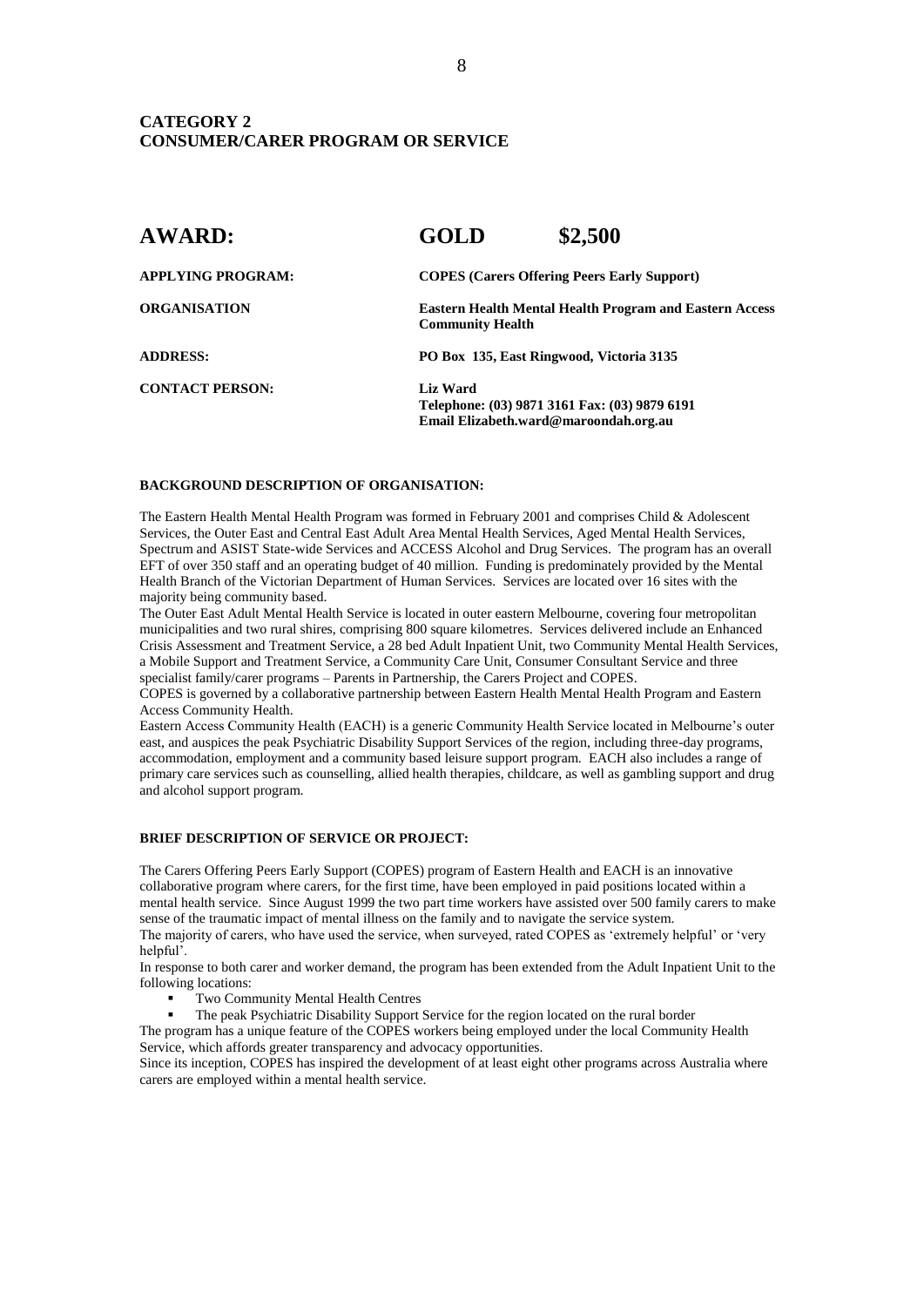| <b>AWARD:</b>            | <b>SILVER</b>                                           | \$1,750                                              |
|--------------------------|---------------------------------------------------------|------------------------------------------------------|
| <b>APPLYING PROGRAM:</b> | <b>Rozelle Hospital Consumer Consultants</b>            |                                                      |
| <b>ORGANISATION</b>      |                                                         | Rozelle Hospital, Central Sydney Area Health Service |
| <b>ADDRESS:</b>          | Cottage 18, Rozelle Hospital,<br>PO Box 1, Rozelle 2039 |                                                      |
| <b>CONTACT PERSON:</b>   | <b>Helen Lindley Blum</b><br>Telephone: (02) 9556 9347  |                                                      |

#### **BACKGROUND DESCRIPTION OF ORGANISATION:**

The Rozelle Hospital is a 220 bed mental health in-patient facility. It is accredited and part of the Central Sydney Area Health Service catering to people in the inner west of Sydney. The Consumer Consultants provide a service to three twenty-two bed acute wards, a twenty bed psychogeriatric acute ward, a ten and fifteen bed locked ward, a fifteen bed rehabilitation ward and fifteen beds in rehabilitation cottages. There is a large ethnic population in Central Sydney. We have had Italian and Greek speaking consultants. The team consists of a co-ordinator, working sixteen hours a week, one advocate working sixteen hours an week, and five other advocates working four hours a week each. One advocate who does not feel well enough for face-to-face work spends two hours a month organising the clothing store. The Consumer Consultant budget is approximately \$60,000 per annum.

#### **BRIEF DESCRIPTION OF SERVICE OR PROJECT:**

The Consumer Consultants or Advocates at Rozelle Hospital were the first group of mental health consumers to be employed by a mental health service in Australia to provide support and advocacy to clients in hospital. There are now quite a number of similar groups in NSW and interstate based on this model. Apart from the basic task and ensuring that consumers in hospital are aware of their rights, the group is involved in running gender, educational and leisure groups for patients, in providing advice on hospital policy and in staff education, particularly about what it is like to live with a mental illness. The project is an excellent example of collaboration between professionals and consumers. The Consumer advocates have always gauged their worth on acceptance by consumers in hospital.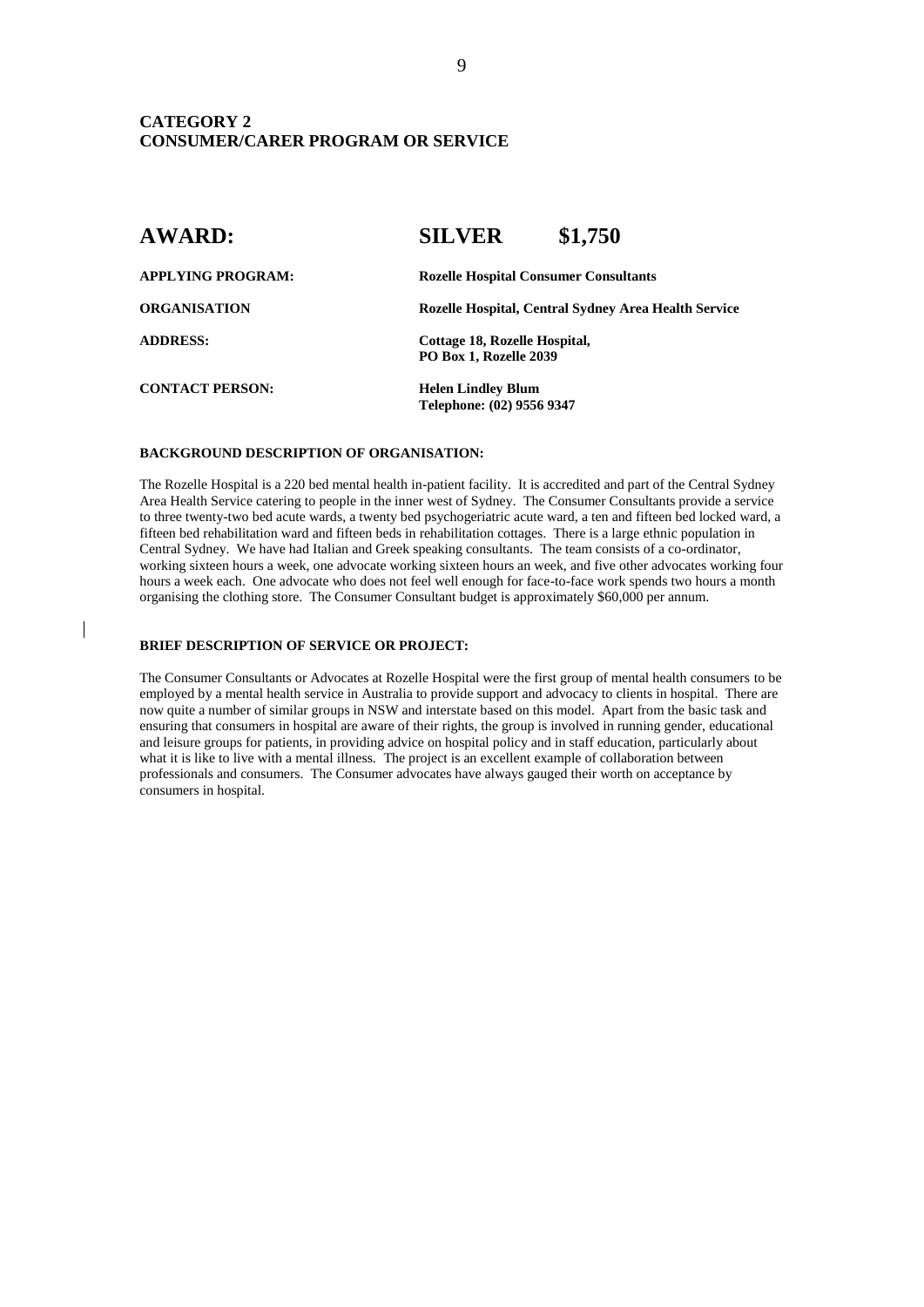| <b>AWARD:</b>            | <b>BRONZE</b>                  | \$1,000 |
|--------------------------|--------------------------------|---------|
| <b>APPLYING PROGRAM:</b> | <b>Horizon Social Club</b>     |         |
| ADDDECC.                 | 84 Vorktown Dood Flizoboth Dor |         |

**CONTACT PERSON: Alex Robertson**

**ADDRESS: 84 Yorktown Road, Elizabeth Park, South Australia 5113**

**Telephone: (08) 8287 3800 Fax: (08) 8287 4083 Email: club84@internode.on.net**

#### **BRIEF DESCRIPTION OF SERVICE OR PROJECT:**

The Horizon Social Club is a weekend club run by people who have experience mental illness, based in the Northern Metropolitan Area in Adelaide S.A. The Club provides activities that create opportunities for adults who experience mental illness to develop supportive friendships and enjoy community activities. The Club gives people a positive experience to their weekend and creates a sense of belonging to a broader community, as the Club welcomes and encourages the involvement of the local community. The club has been established for three years with a current membership of 90 people that is increasing rapidly. It is the only social club offering weekend activities for people who experience mental illness in this area. The Horizon Club is an outstanding example of community integration as it facilitates the breaking down of stigma, bringing together people with a common interest to create positive and satisfying experiences for themselves and others.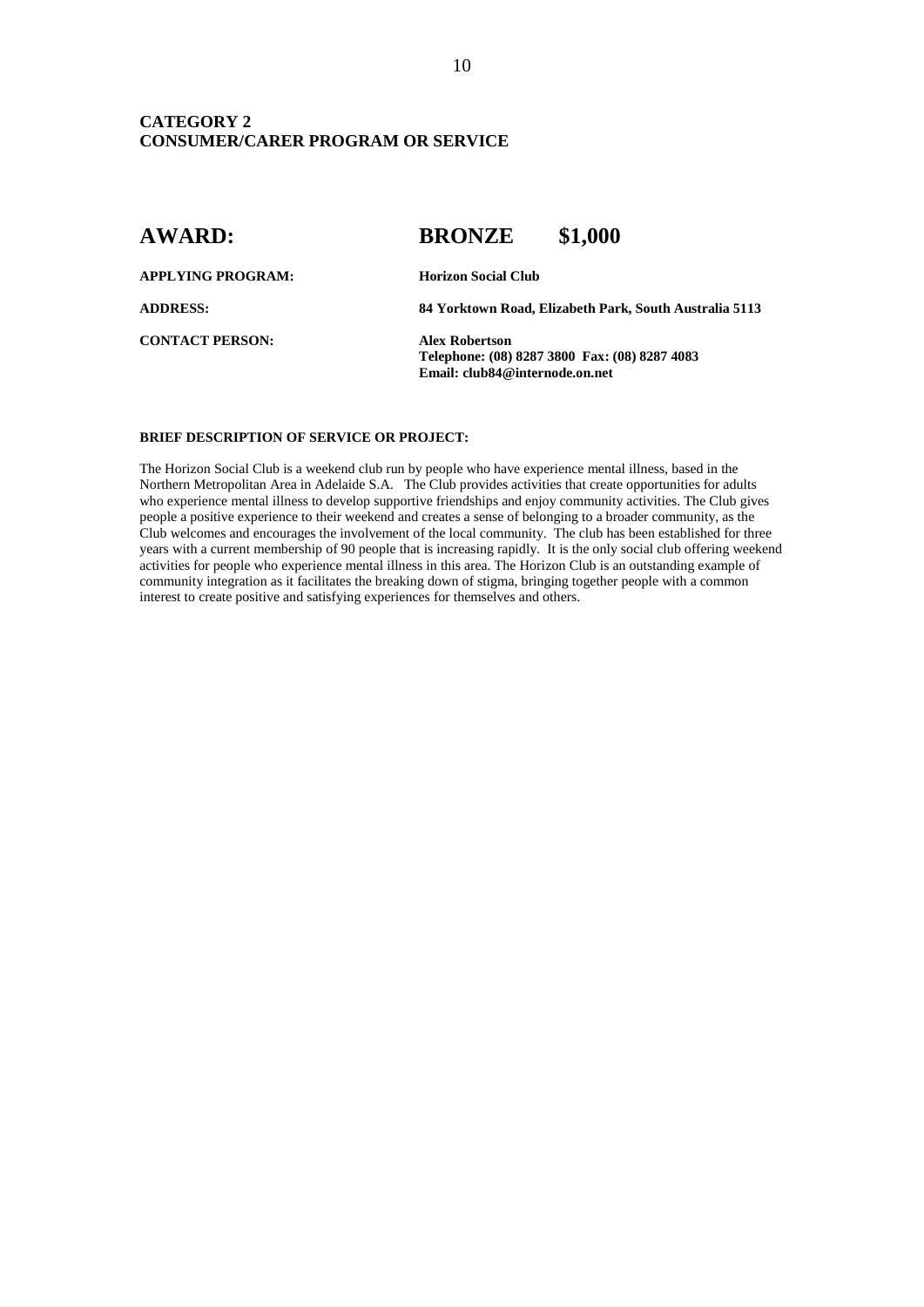| <b>AWARD:</b>            | <b>SPECIAL AWARD</b>                                                                                  |
|--------------------------|-------------------------------------------------------------------------------------------------------|
| <b>APPLYING PROGRAM:</b> | Meg, the Pet Therapy dog                                                                              |
| <b>ORGANISATION:</b>     | Mandala Mental Health Clinic, Gosford Hospital, NSW                                                   |
| <b>ADDRESS:</b>          | PO Box 361, Gosford, New South Wales 2250                                                             |
| <b>CONTACT PERSON:</b>   | <b>Lesley Nord</b><br>Telephone: (02) 4320 2751 Fax: (02) 4323 6228<br>Email: lnord@health.nsw.gov.au |

#### **BRIEF DESCRIPTION OF SERVICE OR PROJECT:**

"The consumers of Mandala have asked for Meg our Pet Therapy dog to be entered for this award. They feel she gives them so much in the way of attention. Meg listens to what consumers have to say without judging them. Meg always greets everyone and allows consumers to cuddle her; she often sits with people who are upset. The consumers say they always look forward to her being on the ward. In all the time Meg has spent on the ward she has never been abused. The other interesting thing is that everyone on the ward enjoys her company, even people who don't like dogs. She does join in ward activities such as groups, house meeting, creative arts, discharge planning, and going for walks. One are that none of us though about was moving into the main hospital while our ward was being fixed up. Visitors, staff and other patients all wanted to know about Meg. We found that by people stopping to talk to Meg, we could break down some of the stigmas that are still part of mental health. The consumers recommend that every unit like ours have an animal around the wards to provide warm interactions; it helps when we are feeling low."

Excerpt from the entry form by Lesley Nord.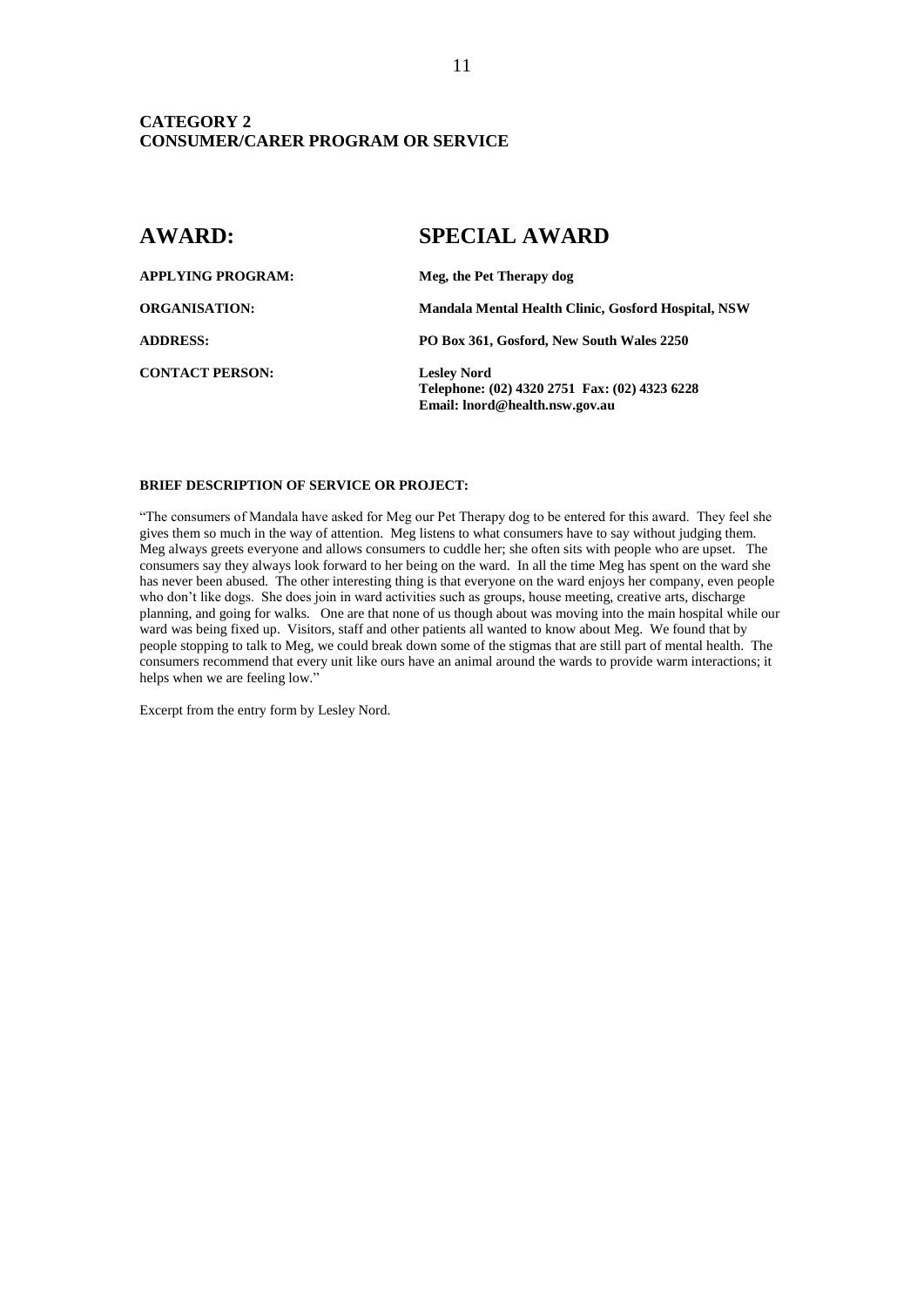| <b>AWARD:</b>            | <b>GOLD</b>                                                              | \$2,500                                                 |  |
|--------------------------|--------------------------------------------------------------------------|---------------------------------------------------------|--|
| <b>APPLYING PROGRAM:</b> | <b>Community Group Program</b>                                           |                                                         |  |
| <b>ORGANISATION</b>      | Royal Children's Hospital Mental Health Service and<br><b>Travancore</b> |                                                         |  |
| <b>ADDRESS:</b>          | Flemington, Victoria 3031                                                | <b>RCH-MHS Travancore Campus, 50 Flemington Street,</b> |  |
| <b>CONTACT PERSON:</b>   | <b>Wendy Bunston</b>                                                     |                                                         |  |
|                          |                                                                          | Telephone: (03) 9345 6011 Fax: (03) 9345 6010           |  |
|                          |                                                                          | Email: bunstonw@cryptic.rch.unimelb.edu.au              |  |

#### **BACKGROUND DESCRIPTION OF ORGANISATION:**

The CGP is funded, staffed and resourced by two separate organisations. The Royal Children's Hospital Mental Health Service (RCH-MHS) and the Department of Education & Training Travancore School (DE&T). In addition, Operation Newstart Western is a Police, Education and mental health initiative for 14 to 18 year olds which is co-located with the CPG. ONW has a full time teacher and police officer. The RCH-MHS caters for infants, children, young people (ages 0-15 years) and their families residing in Melbourne's Western and North Western Metropolitan Regions as designated by the Department of Human Services (DHS). The Travancore School is co-located with RCH-MHS at its Flemington campus and caters for in-patient mental health clients in addition to clients serviced within CGP. The area covered by the CGP also encompasses DE&T's Western Metropolitan Region and approximately one third of the North Metropolitan Region.

#### **BRIEF DESCRIPTION OF SERVICE OR PROJECT:**

Creating growthful therapeutic encounters for children, young people and adults is at the very core of what constitutes effective therapeutic group work. Since its inception in 1999, the Community Group Program (CGP) has delivered close to 200 groupwork programs as at April 2002. Our aim is to creatively engage children and young people within our mental health service, and within our local school communities, in effective 'schoolsbased' therapeutic groupwork programs that enhance their mental health and increase the accessibility and responsiveness of mental health services.

The CGP is a collaborative venture between child and adolescent mental health and education within Western Metropolitan Melbourne, which also draws upon wider partnerships in the local community. A three-year evaluation (1999-2001) reveals that we have serviced over 1200 children, young people and families, and delivered well over 150 group work programs. Using standarised psychological measures, our evaluation demonstrates that post-group, children and young people exhibit a significant reduction in hyperactive behaviours, emotional symptoms and conduct problems, with significant improvement in positive social behaviours.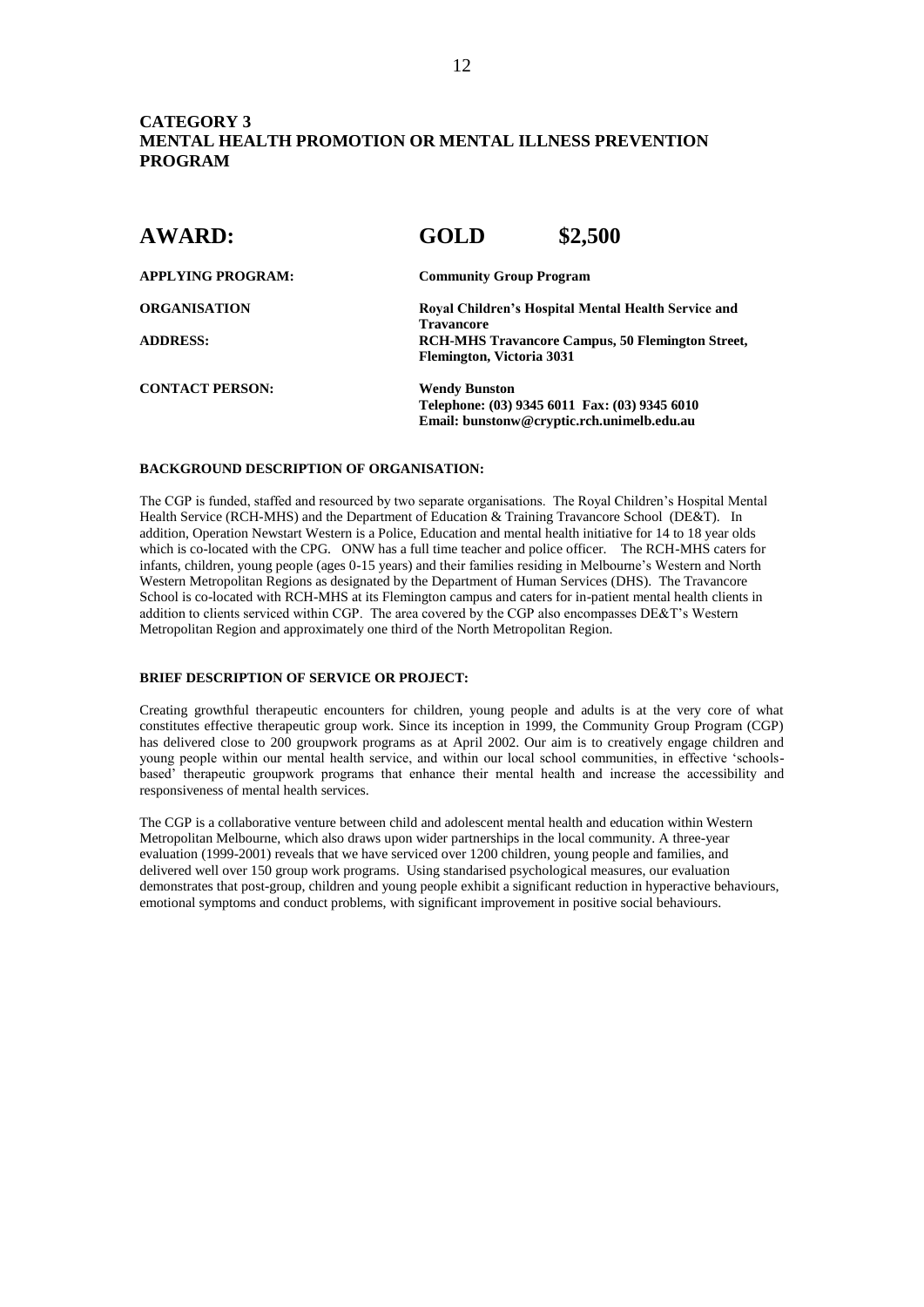| <b>AWARD:</b>            | <b>GOLD</b>                                           | \$2,500                                       |
|--------------------------|-------------------------------------------------------|-----------------------------------------------|
| <b>APPLYING PROGRAM:</b> | 'Makin Pitchas' – Koori Youth Video Project           |                                               |
| <b>ORGANISATION</b>      | <b>Ballarat &amp; District Aboriginal Cooperative</b> |                                               |
| <b>ADDRESS:</b>          | PO Box 643, Ballarat, Victoria 3353                   |                                               |
| <b>CONTACT PERSON:</b>   | <b>Verity Higgins</b><br>Email: verity@dw.com.au      | Telephone: (03) 5331 5344 Fax: (03) 5333 1637 |

#### **BACKGROUND DESCRIPTION OF ORGANISATION:**

The Ballarat & District Aboriginal Co-operative has been an incorporated organisation since 1979. The organisation was established to provide assistance to Aboriginal people in the Ballarat district in the areas of health, welfare and housing.

Since 1979 the Co-operative has grown considerably and now delivers a range of services in the areas of health, welfare, art, culture, education and social well-being.

The Co-operative is governed by a Board of Directors elected by members of the Co-operative. Funding for the Co-operative is derived from a number of sources including ATSIC, the Department of Human Services, the Office of Aboriginal & Torres Strait Islander Health, the Commonwealth Department of Family Community Services, VicHealth, the City of Ballarat and the Australia Council.

The staff of approximately twenty provides these services to some three hundred plus clients.

#### **BRIEF DESCRIPTION OF SERVICE OR PROJECT:**

Young members of the Ballarat and District Aboriginal Co-op, together with co-coordinator Verity Higgins and professional indigenous filmmaker Richard Frankland and his production company, Golden Seahorse, have written and produced a video- Makin Pitchas- on mental health issues for Koori youth funded by the VicHealth Mental Health Promotion Plan. The participating youth were involved in all aspects of the production with the aim of the project being to provide an educational resource for raising awareness amongst the broader community of the specific mental health issues affecting young Kooris, and to give the local Koori youth the chance to learn filmmaking skills. Richard Frankland has said that this has been one of the most inspirational projects he has worked on, and the video itself is a very strong, high quality, important piece of Indigenous Filmmaking tackling head-on as it does the too often overlooked ongoing Mental Health ramifications of the treatment of Indigenous Australians since white occupation.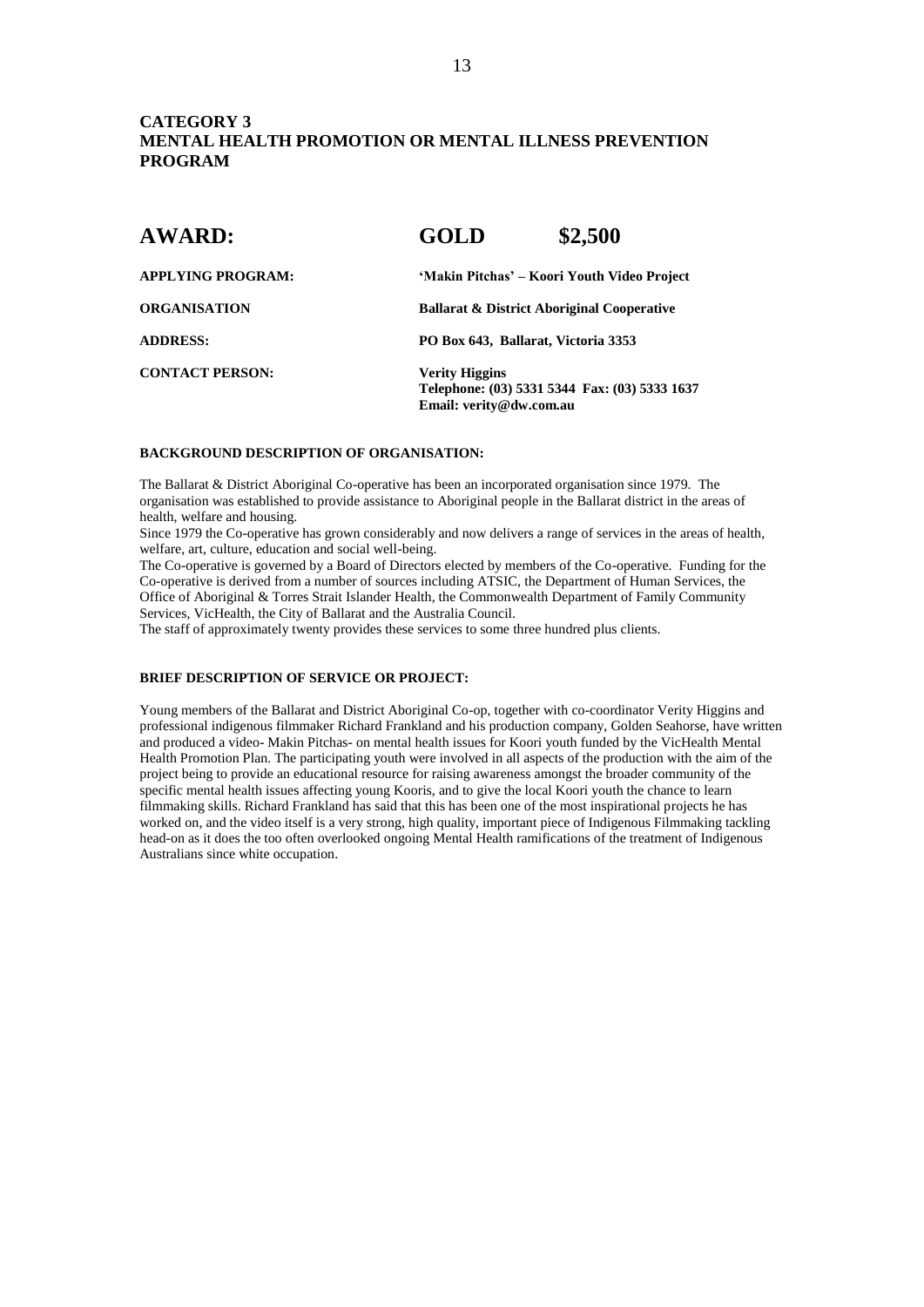| <b>AWARD:</b>            | <b>SILVER</b>                                                                      | \$1,750                                                                               |  |
|--------------------------|------------------------------------------------------------------------------------|---------------------------------------------------------------------------------------|--|
| <b>APPLYING PROGRAM:</b> | Support Groups: A guide to setting up and<br>facilitating support groups (a video) |                                                                                       |  |
| <b>ORGANISATION</b>      | <b>Mental Health Association of NSW</b>                                            |                                                                                       |  |
| <b>ADDRESS:</b>          | 60-62 Victoria Road, Gladesville, New South Wales 2111                             |                                                                                       |  |
| <b>CONTACT PERSON:</b>   | <b>Kate Maclean</b>                                                                | Telephone: (02) 9816 1611 Fax: (02) 9816 4056<br>Email: kmaclean @mentalhealth.nsw,au |  |

#### **BACKGROUND DESCRIPTION OF ORGANISATION:**

The Mental Health Association NSW Inc. is a voluntary, non-profit organisation and registered charity. Our mission is to promote opportunities for the people of NSW to achieve their optimal level of mental health through providing information services, education, mutual support and advocacy services. One of our main services is the Mental Health Information and Referral Service. This service maintains a comprehensive database of mental health support services in NSW and provides telephone and email based information and referral for crisis services, support groups, legal issues, accommodation, advocacy, treatment options, counselling, professional courses, child services, adolescent services, family services and suicide prevention.

Other committees and projects that operate under the Association include the Anxiety Disorders Alliance, the Depression and Mood Disorder Association, NSW Mental Health Promotion and Advisory Committee, the Support Group Project and a Healthy Mind Day.

## **BRIEF DESCRIPTION OF SERVICE OR PROJECT:**

The video: Support Groups: A Guide to Setting Up and Facilitating Support Groups, was developed to promote the role of support groups and provide practical information for mental health consumers, carers and workers interested in establishing and facilitating a mental health support group. It was produced in partnership with consumers who were trained and involved in all aspects of making the video including: developing the script, filming, acting and editing. As a result, an informative, entertaining and 'user friendly' video was produced with lots of insights, ideas and tips on how to set up and facilitate a support group. The support group video project not only produced a much needed resource to address the lack of support groups for people with a mental illness, but also provided an opportunity for consumers to share their knowledge and expertise, gain new skills and further develop their knowledge and skills in facilitating support groups.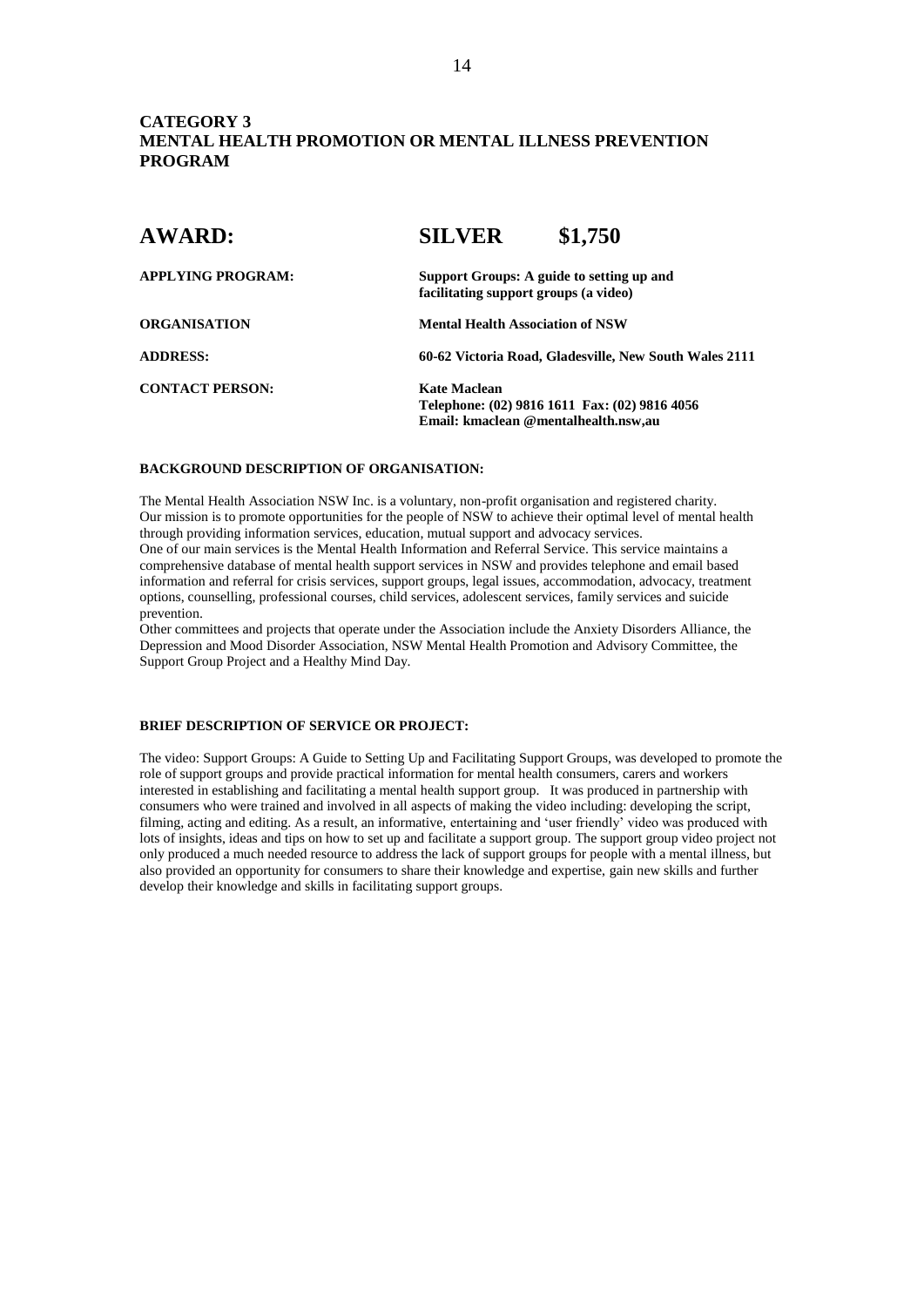| <b>AWARD:</b>            | \$1,000<br><b>BRONZE</b>                                                                                   |
|--------------------------|------------------------------------------------------------------------------------------------------------|
| <b>APPLYING PROGRAM:</b> | The KOPING Forum                                                                                           |
| <b>ORGANISATION</b>      | The forum is an interagency group                                                                          |
| <b>ADDRESS:</b>          | c/o Child & Youth Mental Health Service, Royal Children's<br><b>Hospital &amp; Health Service District</b> |
|                          | PO Box 1507, Fortitude Valley, Queensland 4006                                                             |
| <b>CONTACT PERSON:</b>   | <b>Michelle Hegarty</b>                                                                                    |
|                          | Telephone: (07) 3835 1434                                                                                  |
|                          | Email: Michelle_Hegarty@health.qld.gov.au                                                                  |

#### **BACKGROUND DESCRIPTION OF ORGANISATION:**

The KOPING Forum is an interagency group made up of representatives from mental health, education, child protection, community child health, Parent Aide and family support programs, non-government organisations including ARAFMI, Schizophrenia Fellowship and the Carers Association, youth agencies, police, general practitioners, drug and alcohol services, Centrelink, welfare groups, and consumer and carers. The KOPING Forum operates over the northern suburbs of Brisbane including the Pine Rivers Shire, which is the catchment area of the Royal Children's Hospital and Health Service District.

#### **BRIEF DESCRIPTION OF SERVICE OR PROJECT:**

The KOPING Forum is a collaborative, interagency group of service providers and consumer and carer representatives, working together to meet the needs of children and young people, and their families, where a parent is affected by a mental health problem. The Forum has initiated a number of service development strategies, training and group programs, and has developed resources for both service providers and families. The KOPING Forum has a strong consumer and carer participation focus and has worked to align the programs strategies with state and national priorities, and local community needs.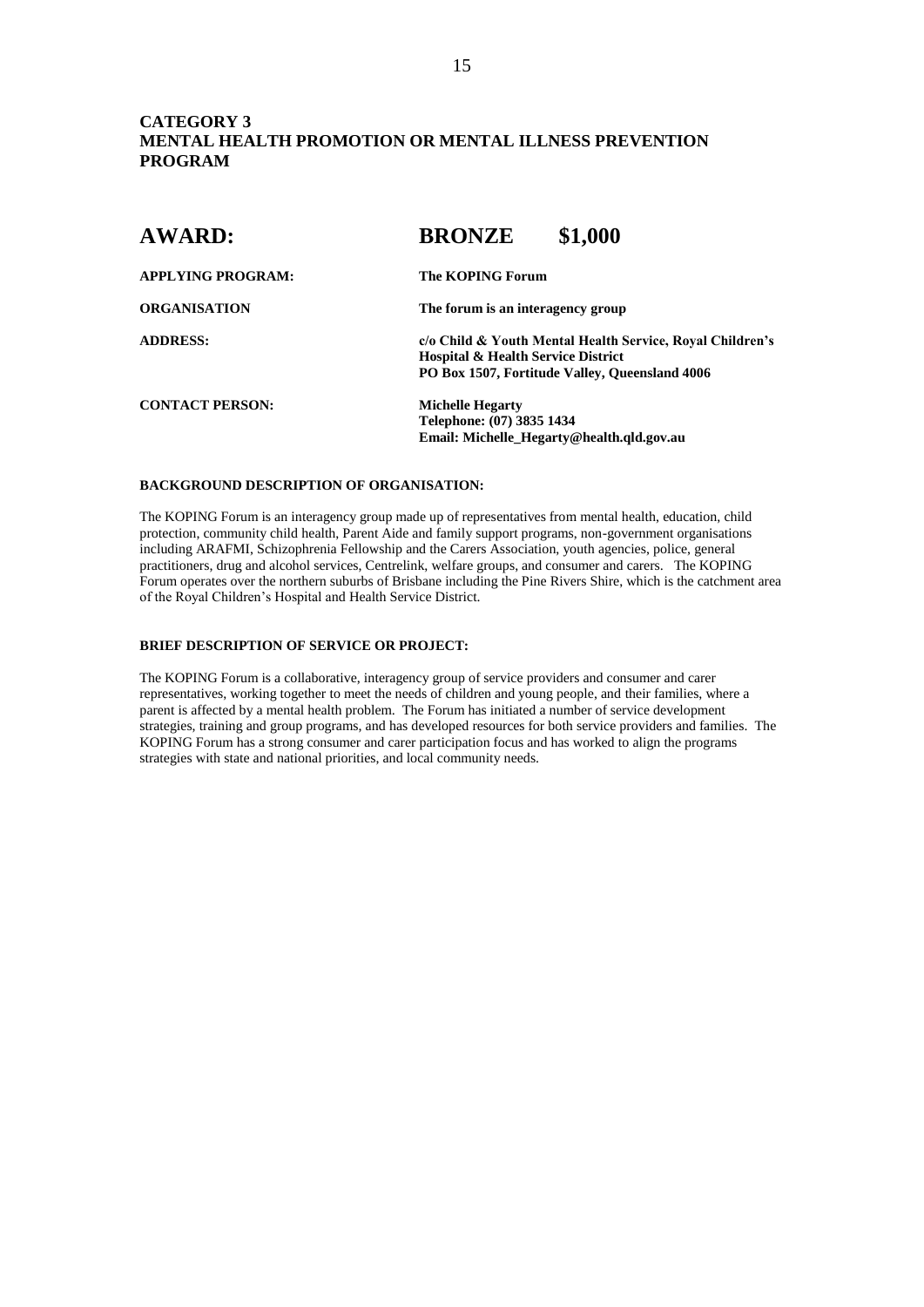# **CATEGORY 4 SPECIALIST SERVICE**

| <b>AWARD:</b>            | <b>GOLD</b>                                                                                                | \$2,500 |
|--------------------------|------------------------------------------------------------------------------------------------------------|---------|
| <b>APPLYING PROGRAM:</b> | The Tobacco and Mental Illness Project                                                                     |         |
| <b>ORGANISATION</b>      | <b>Mental Health Division, Queen Elizabeth Hospital,</b>                                                   |         |
| <b>ADDRESS:</b>          | 78-80 St Vincent Street, Port Adelaide, South Australia 5015                                               |         |
| <b>CONTACT PERSON:</b>   | <b>Maxie Ashton</b><br>Telephone: (08) 8304 2210 Fax: (08) 8241 0102<br>Email:maxie.ashton@nwahs.sa.gov.au |         |

## **BACKGROUND DESCRIPTION OF ORGANISATION:**

Mental Health Division, The Queen Elizabeth Hospital is funded by the SA Government through the Department of Human Services to provide a high quality accessible and integrated range of community and hospital services for those with a mental illness and to other caregivers. It provides a service to the Western area of Adelaide with a population of approximately 220,000 people. The total service budget is \$12,722,000. Total number of staff is 150 FTE, and the number of active clients is 1260.

#### **BRIEF DESCRIPTION OF SERVICE OR PROJECT:**

The rate of smoking tobacco amongst people with mental illness is extremely high and the resulting costs make it significantly more difficult for them to rebuild healthy and satisfying lives for themselves. 48% of those surveyed were very concerned, and wanted help to stop smoking.

A collaborative project involving mental health services, Quit SA and the Tobacco Control Unit, Dept of Human Services has been addressing this serious health problem.

The project has involved -

- a survey of 105 people about tobacco issues
- development and provision of specifically developed Smoking Cessation Programs across South Australia.
- raising awareness of the problem through papers, posters, conferences, workshops, the media and the Internet.
- advocacy for people with mental illness through national forums.
- the formation of a Tobacco Task Group with wide representation which ensured the development of an effective model, increased awareness across the sectors and secured ongoing funding.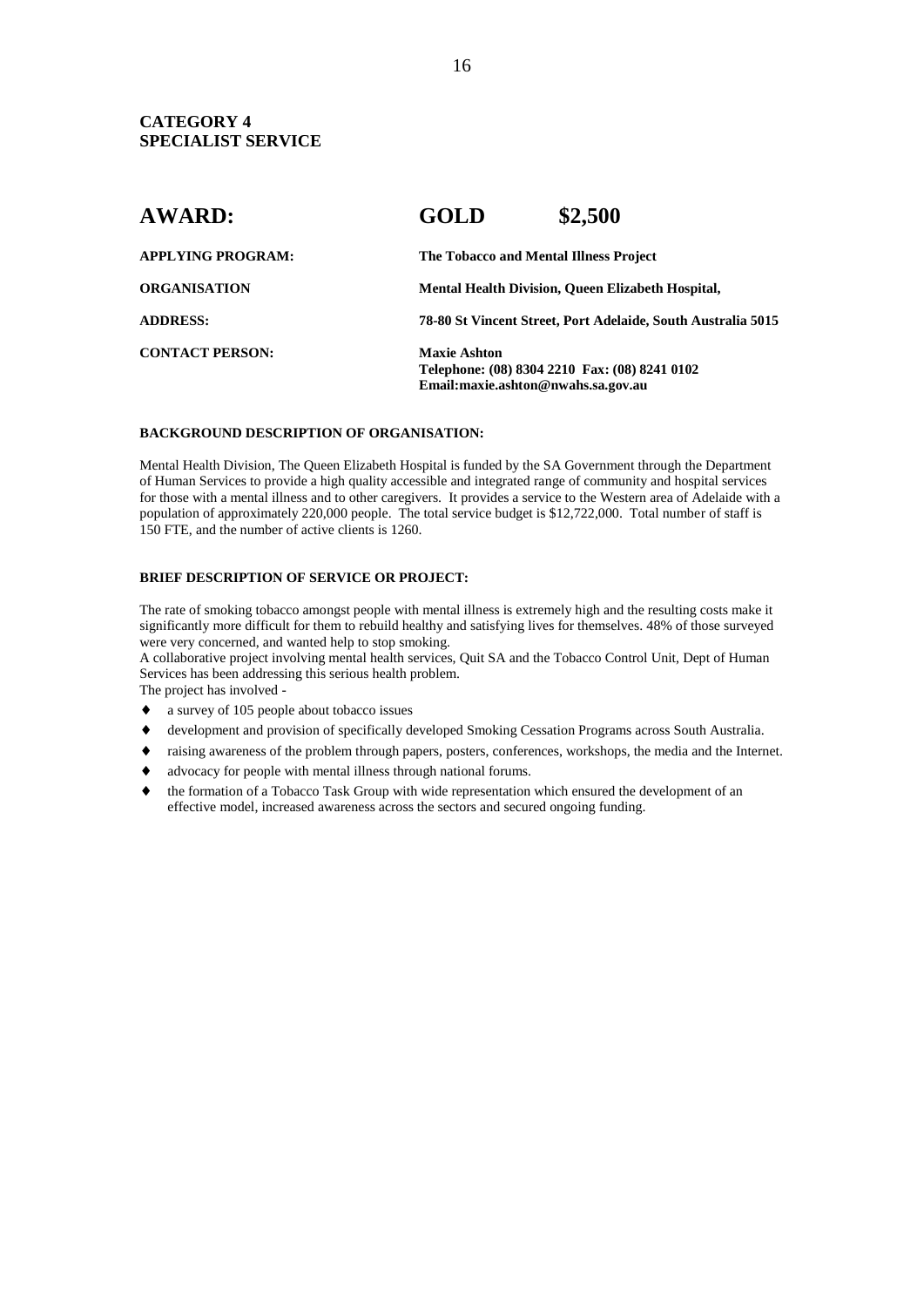# **CATEGORY 4 SPECIALIST SERVICE**

| <b>APPLYING PROGRAM:</b><br><b>C.A.R.E. Employment</b><br><b>ORGANISATION:</b><br>The Nautilus Project Inc.<br><b>ADDRESS:</b><br><b>CONTACT PERSON:</b><br>Samantha Edmonds<br>Telephone: (02) 9745 1529 Fax: (02) 9744 7291<br>Email: sedmonds@nautilus.org.au | <b>AWARD:</b> | <b>SILVER</b>                                     | \$1,750 |
|------------------------------------------------------------------------------------------------------------------------------------------------------------------------------------------------------------------------------------------------------------------|---------------|---------------------------------------------------|---------|
|                                                                                                                                                                                                                                                                  |               |                                                   |         |
|                                                                                                                                                                                                                                                                  |               |                                                   |         |
|                                                                                                                                                                                                                                                                  |               | 196 Liverpool Road, Enfield, New South Wales 2136 |         |
|                                                                                                                                                                                                                                                                  |               |                                                   |         |

# **BACKGROUND DESCRIPTION OF ORGANISATION:**

The Nautilus Project Inc. is a community organisation which brings together mental health consumers, mental health and community workers and local residents to take up the practical issues affecting the day to day lives of people with psychiatric disabilities, initially in the areas of work and accommodation. From its inception Nautilus has embodied three main principles:

- 1. Mental health consumers participate at all levels of decision making
- 2. In projects operated by Nautilus, the emphasis is on providing the support and skills necessary for people to love independently in and access the resources of the wider community
- 3. Nautilus takes on practical action orientated projects, which have tangible benefits for people with a mental illness living in the community.

#### **BRIEF DESCRIPTION OF SERVICE OR PROJECT:**

The Nautilus Project Inc. grew from a dedicated group of people sitting up late at night writing funding submissions, in 1985, to a community based organisation that provides pre-vocational support, training and employment services from Homebush to Sutherland and outreach to Wollongong, assisting over 250 people each year. C.A.R.E was the first major project of Nautilus.

C.A.R.E provides pre-vocational training and support in all areas of assistance needed to gain and maintain open award wage employment. C.A.R.E also offers Job Rescue in which staff will advocate for and negotiate with employers on behalf of employees who experience mental health problems while at work. A large emphasis is placed on personal and self esteem development in training and on supporting and educating employers to address the stigma associated with mental illness.

C.A.R.E is the largest provider of these services for people with a mental illness in the Sydney area.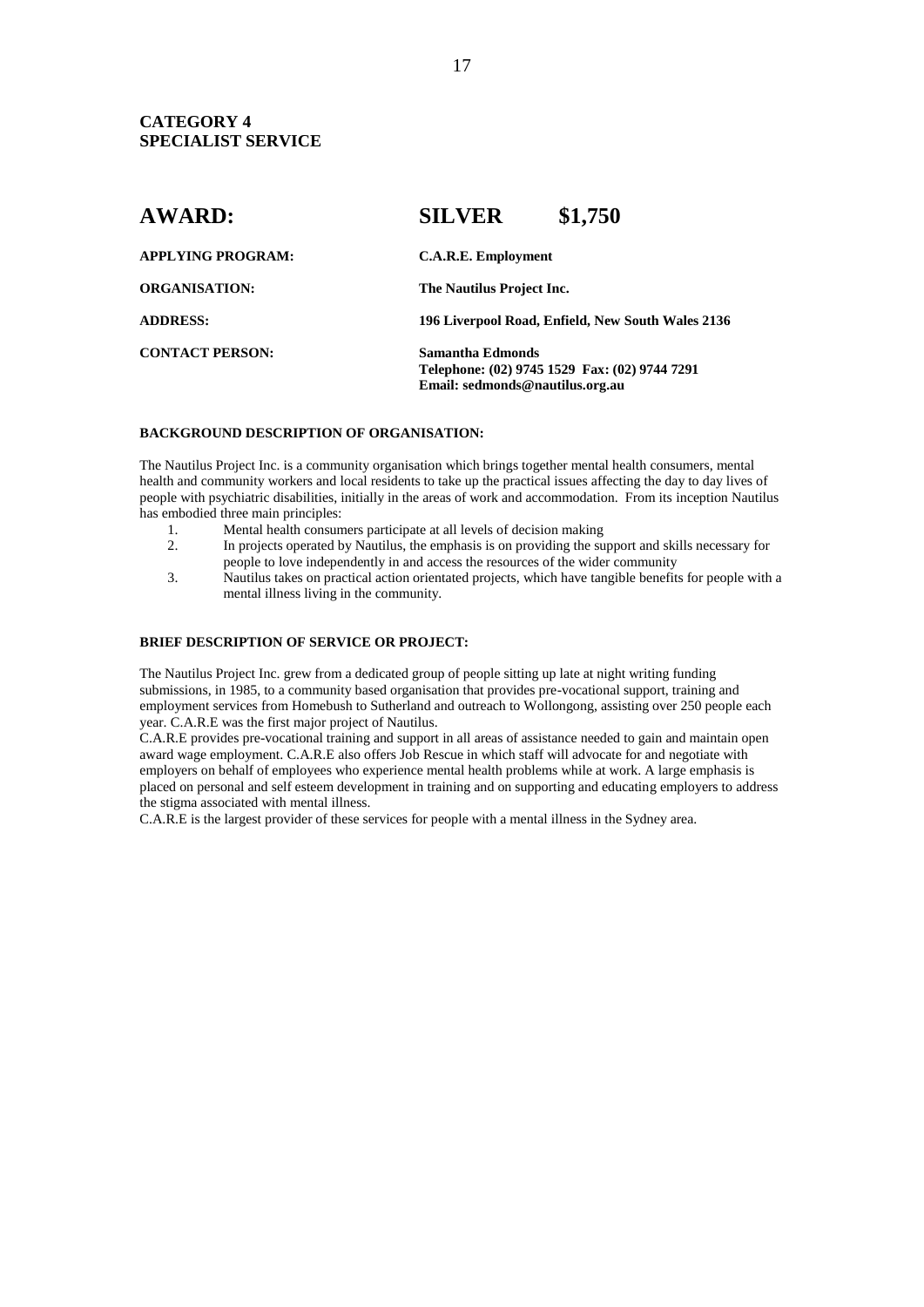# **CATEGORY 4 SPECIALIST SERVICE**

| <b>AWARD:</b><br><b>APPLYING PROGRAM:</b> | <b>BRONZE</b><br>\$1,000<br>1800 – Mental Health Information & Support Service                              |
|-------------------------------------------|-------------------------------------------------------------------------------------------------------------|
| <b>ORGANISATION:</b>                      | Illawarra Institute for Mental Health                                                                       |
| <b>ADDRESS:</b>                           | University of Wollongong,<br><b>Wollongong, New South Wales 2522</b>                                        |
| <b>CONTACT PERSON:</b>                    | <b>Gordon Lambert</b><br>Telephone: (02) 4221 4279 Fax: (02) 4221 5585<br>Email: gordon._lambert@uow.edu.au |

#### **BACKGROUND DESCRIPTION OF ORGANISATION:**

The 1800- Mental Health Information and Support Service was funded by NSW Health in 1999 as a pilot project and is administered by the Mid Western Area Mental Health Service. It serves a population of 320,000 living in a rural and remote area of 175,000 square kilometres. The service is based at Bloomfield Hospital in Orange and operates 24 hours a day seven days a week. It has a staff of five registered mental health nurses who have an average of 14 years postgraduate experience and a part time coordinator. The 1800-MHISS now has a budget of \$350,000 provided by the New South Wales Health Department through the Mental Health Enhancement Program. The Budget includes salaries and wages and goods and services. The decision to permanently fund the program was made in 2001/2002 following the positive findings of the external review.

The service receives an average of 1117 calls each month of which 60% are from primary consumers. A majority of callers are provided with one or a combination of the following interventions social support (24.4%), counselling (19.8%) and information (12.3%). Other services include the provision of consultation to referring agencies (11.5%). Other services include the provision of consultation to referring agencies (11.5%) and advice to family members (6.2%). Approximately 12.7% of all incoming calls received a formal triage assessment and 12.9% of this group required the activation of an extended hours service.

#### **BRIEF DESCRIPTION OF SERVICE OR PROJECT:**

The aim of the 1800- Mental Health Information and Support Service (1800-MHISS) is to facilitate access to mental health support for consumers, family and friends, and health and allied professionals living in a rural and remote area of New South Wales. The new service commenced operation in the Mid Western Area Health Service in August 1999 and was extended to the Macquarie Area Health Service in December 2000. An evaluation of the service conducted by the Illawarra Institute for Mental Health indicates that the service has been well received by the stakeholder groups surveyed. Service users report the 1800-MHISS was easily accessible, it provided a clear and consistent response to their requests, and they had confidence in the expertise of the mental health professional who answered their call. Emergency Department staff reported that the new service had greatly improved after hours mental health support and had improved continuity of client care while Community Mental Health staff also commented on its contribution to improved client care and contribution to more efficient and effective service delivery.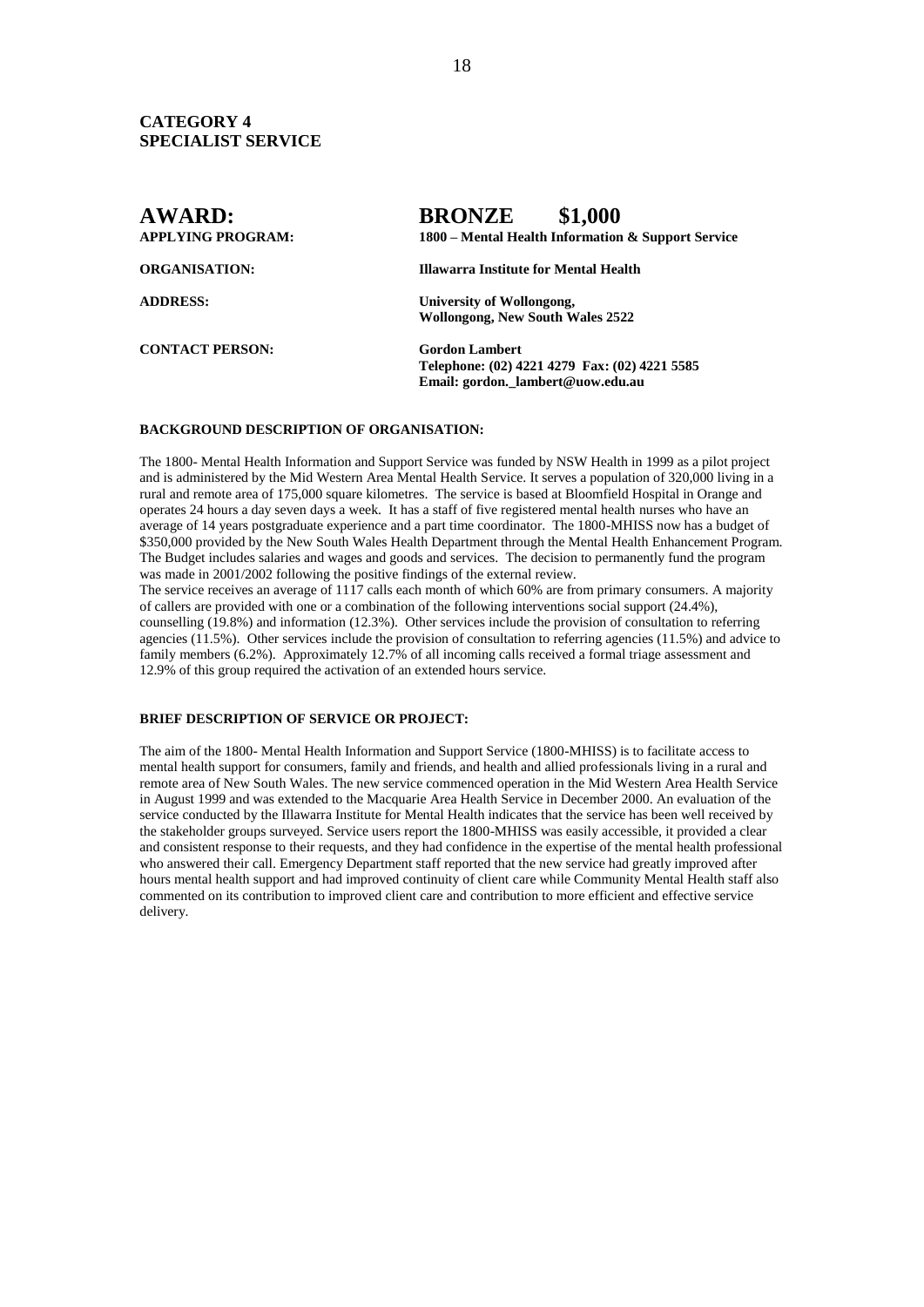| <b>AWARD:</b>            | <b>GOLD</b>                         | \$2,500                                                                                                         |  |
|--------------------------|-------------------------------------|-----------------------------------------------------------------------------------------------------------------|--|
| <b>APPLYING PROGRAM:</b> | <b>Psychiatry</b>                   | CLIPP – Consultation and Liaison in Primary Care                                                                |  |
| <b>ORGANISATION</b>      | <b>Division of General Practice</b> | Northwest Area Mental Health (a program of Melbourne<br><b>Health) and The Northwest Metropolitan Melbourne</b> |  |
| <b>ADDRESS:</b>          |                                     | <b>Bell Street Academic Centre for Community Mental</b><br>Health, 126 Bell Street, Coburg, Victoria 3058       |  |
| <b>CONTACT PERSON:</b>   | <b>Graham Meadows</b>               | Telephone: (03) 9355 9830 Fax: (03) 9355 9855<br>Email: meadows@unimelb.edu.au                                  |  |

#### **BACKGROUND DESCRIPTION OF ORGANISATION:**

The CLIPP program development over nine years has consistently involved input from general practitioners, psychiatrists, psychologists, psychiatric nurses, administrative staff, consumers, and the full range of area mental health service management and the continuing active collaboration of the local division of general practice.

Funding is from a range of sources, including medicare billing, recurrent area mental health service funding, with specific additional activities supported by continuing academic funds and periodic research funds.

In the NorthWest Area Mental Health Service in Metropolitan Melbourne the program works in collaboration with seven group general practices, involving at any one time about 40 GPs.

#### **BRIEF DESCRIPTION OF SERVICE OR PROJECT:**

The acronym CLIPP, describing the service and the model developed, has stood for **C**onsultation and **L**iaison **I**n **P**rimary-care **P**sychiatry. The CLIPP program provides a model of sustainable linkage between primary medical care and secondary specialist psychiatric services. Its development over nine years has consistently involved input from General Practitioners, Psychiatrists, Psychologists and Psychiatric Nurses. The program combines strategies of co-location of mental health staff with general practitioners, consultation liaison clinical work, a specialist case management role in transfer of care, and clinical case registration and tracking procedures to support effective and acceptable client care.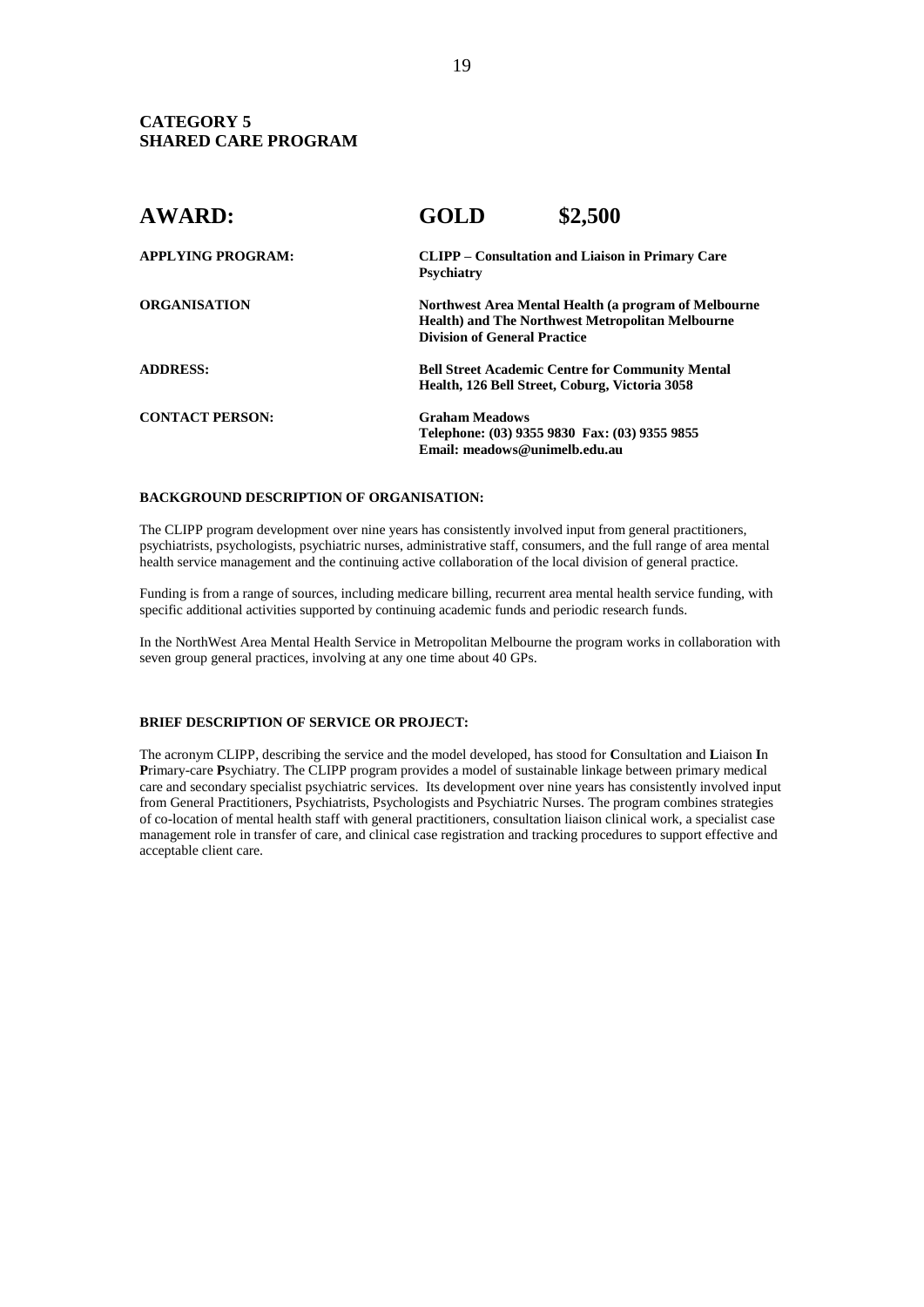| <b>AWARD:</b>            | \$1,000<br><b>BRONZE</b>                                   |  |
|--------------------------|------------------------------------------------------------|--|
| <b>APPLYING PROGRAM:</b> | <b>St Vincent's Mental Health Service General Practice</b> |  |
|                          | <b>Shared Care Program</b>                                 |  |
| <b>ORGANISATION</b>      | <b>St. Vincent's Hospital (Melbourne)</b>                  |  |
| <b>ADDRESS:</b>          | St Vincent's Mental Health Service, c/o St Vincent's       |  |
|                          | Hospital (Melbourne), PO Box 2900, Fitzroy, Victoria 3065  |  |
| <b>CONTACT PERSON:</b>   | <b>Lisa Gill</b>                                           |  |
|                          | Telephone: (03) 9288 4118 Fax: (03) 9288 4802              |  |
|                          | Email: gill@svhm.org.au                                    |  |

#### **BACKGROUND DESCRIPTION OF ORGANISATION:**

St. Vincent's Mental Health Service (SVMHS) is a publicly funded area mental health service under the auspices of the Sisters of Charity Health Service, Melbourne. It is responsible for the management of an adult area mental health service including a 39 bed acute inpatient service, two community mental health centres each with approximately 400 registered consumers and a 20 bed community care unit and extended residential rehabilitation service. There are approximately 188 clinical EFT staff and a budget of \$17,500,000 provided by the Department of Human Services, Victoria.

The service also has responsibility for the following state-wide and regional mental health services: the Victorian Dual Disability Service, The Victorian Transcultural Psychiatry Unit, the Northern Dual Diagnosis Service, The Inner Urban East Primary Mental Health and Early Intervention Service and the Victorian Aboriginal Mental Health inpatient service. In addition, the service is participating in a collaborative project with The Melbourne Clinic (a private psychiatric hospital). This project (The Public and Private Partnerships in Mental Health project) is a Commonwealth funded National Demonstration Project in Integrated Mental Health.

#### **BRIEF DESCRIPTION OF SERVICE OR PROJECT:**

The St. Vincent's Mental Health Service (SVMHS) General Practice (GP) Shared Care program consists of a range of activities that have been implemented since 1996, under the co-ordination of the Shared Care Committee. This committee's aim is to ensure a coordinated, service wide approach to the promotion of effective working relationships between SVMHS, the Divisions of General Practice, and local GPs.

The Shared Care Committee is an active and innovative Committee, which has achieved significant reforms in service delivery at the local level. There is also opportunity to influence national reforms through activities undertaken as part of the National Demonstration Project: Public and Private Partnerships in Mental Health Project.

The committee achieves this aim through activities that;

- promote involvement of GPs in the care of all consumers of the SVMHS;
- provide forums for regular and ongoing discussion between SVMHS and the Divisions of General Practice;
- develop systems to that facilitate communication and shared care arrangements between GPs and SVMHS;
- develop and implement educational activities for GPs and SVMHS staff; and
- monitor the involvement of GPs within SVMHS.

The SVMHS GP Shared Care Program is innovative, unique and successful as evidenced by its sustained expansion of activities over time.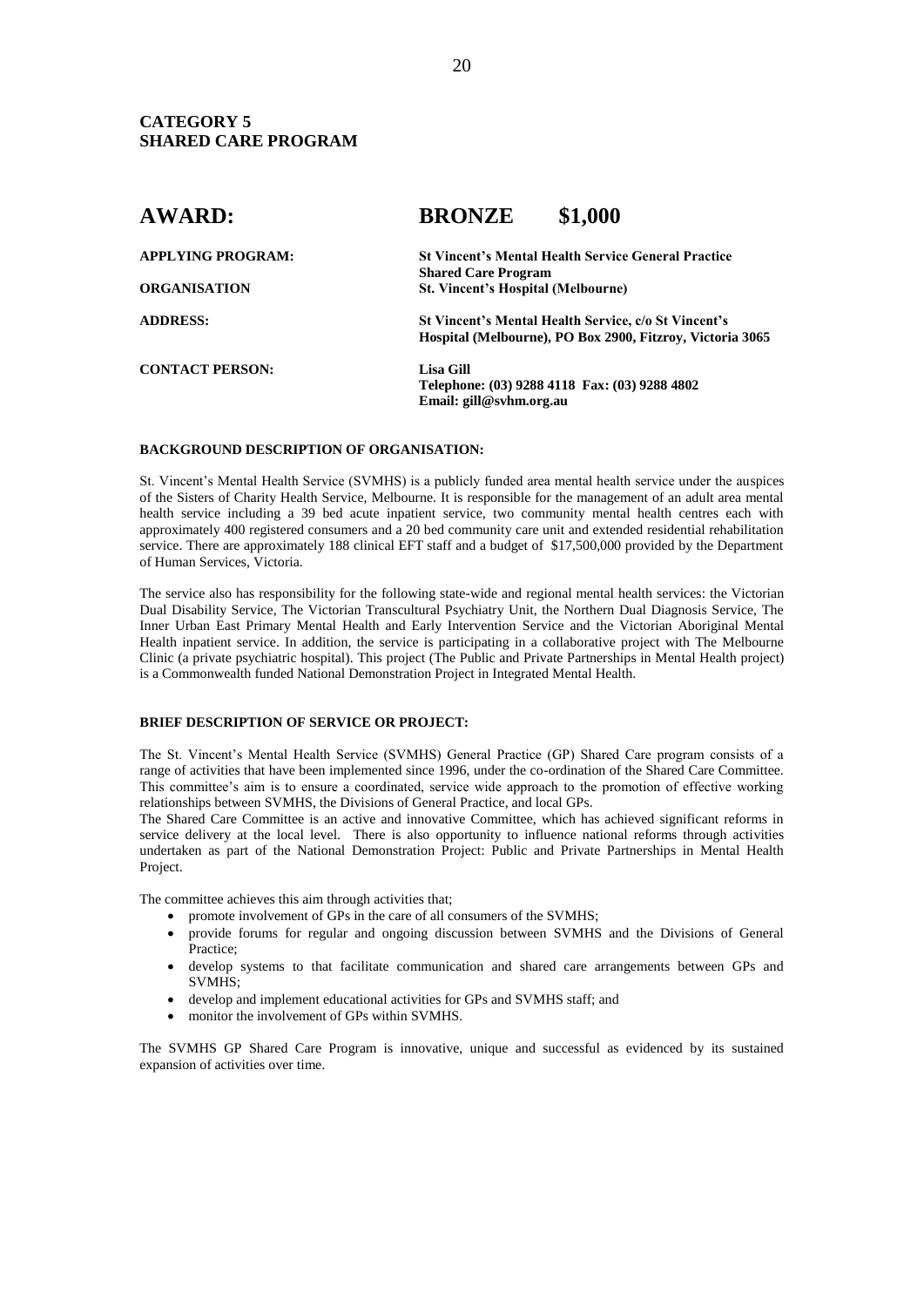| The GP Program of the Rural Depression and Anxiety |
|----------------------------------------------------|
| <b>Research and Treatment Group (DART-R)</b>       |
| The Centre for Rural Mental Health                 |
| <b>Bendigo Health Care Group,</b>                  |
| PO Box 126, Bendigo, Victoria 3552                 |
| Fiona Judd                                         |
| Telephone: (03) 5454 7755 Fax: (03) 5454 7767      |
| email: fjudd@bendigohealth.org.au                  |
|                                                    |

#### **BACKGROUND DESCRIPTION OF ORGANISATION:**

The Loddon Campaspe Southern Mallee Area Mental Health Service (AMHS), which is part of the Bendigo Health Care Group, provides mental health services to children, adolescents, adults and aged persons. The geographical area covered by this AMHS is approximately 35,663 km2 (one-sixth of Victoria's landmass) and stretches from Gisborne (51 km north-west of Melbourne) to beyond Swan Hill (on the Murray River). The population is approximately 224,000 people with indigenous communities in the north and centre of the region. The region also has significant areas of disadvantage with a number of localities having twice the proportion of low-income families compared with the state average and high levels of unemployment. In contrast, there are areas of affluence in the south with a significant proportion of high-income families.

The service provides a comprehensive range of specialist mental health services within Bendigo and in satellite regional areas through teams located in Kyneton, Castlemaine/Maryborough, Echuca and Swan Hill. Multidisciplinary teams provide case management across the region while acute inpatient facilities are located in Bendigo.

#### **BRIEF DESCRIPTION OF SERVICE OR PROJECT:**

The DART-R-GP program was established to provide expertise and resources to GPs working in rural areas in the assessment and treatment of individuals with depression and anxiety disorders. Clients with mental health issues often present first at the primary care level, however rural GPs generally have limited training or clinical support to manage people with mild to moderate anxiety or mood disorders and inadequate access to the appropriate referral options for people with severe presentations. The DART-R- GP Program offers a range of education and support services to address these issues, including:

- Psychiatrist Practice Visits
- General Practice Supervision
- Education and Training for GPs
- Assessment Clinic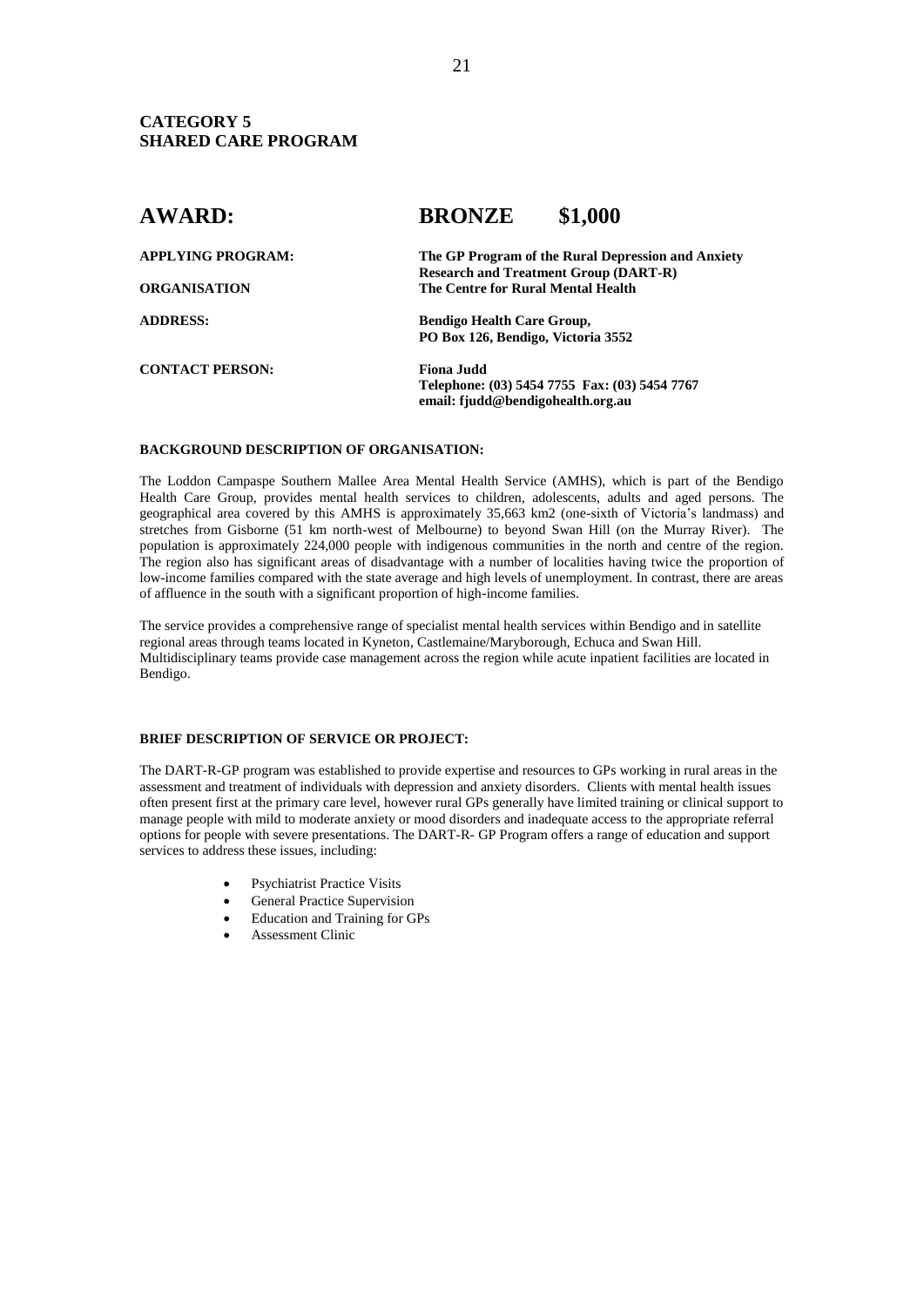| <b>AWARD:</b>            | \$1,000<br><b>BRONZE</b>                                                         |  |
|--------------------------|----------------------------------------------------------------------------------|--|
| <b>APPLYING PROGRAM:</b> | <b>Mental Health Service Special Projects</b>                                    |  |
| <b>ORGANISATION</b>      | <b>Otago District Health Board</b>                                               |  |
| <b>ADDRESS:</b>          | <b>Private Bag, Dunedin</b><br><b>New Zealand</b>                                |  |
| <b>CONTACT PERSON:</b>   | Dr Colleen Coop<br>Telephone: +64 3474 0999<br>Email: ColleenC@healthotago.co.nz |  |

#### **BACKGROUND DESCRIPTION OF ORGANISATION:**

The Otago District Health Board Mental Health Services provides comprehensive psychiatric care for a population of almost 200,000 people spread over a very large area of the South Island. We have made significant gains over the past 3 years with respect to service quality and workforce development. Funding is received from the Otago District Health Board and the Clinical Training Agency (workforce planning division of the Ministry of Health). The annual budget (including all overheads) is \$33 million. Staffing levels are 450 FTE and the service sees on average 2500 clients per month in the community. We serve a local population of 181,542 (at 2001 census). Regional services are provided for inpatient forensic services and inpatient intellectual disability services covering Southland; combined population of 282,000.

#### **BRIEF DESCRIPTION OF SERVICE OR PROJECT:**

The Otago District Health Board Mental Health Service seconded a Consultant Psychiatrist (half time) and a Registered Psychiatric Nurse (full time) to develop effective linkages between the mental health service, GP's, Government and Non Government Organisations.

The project staff undertook a survey to examine the views of Otago GPs about local mental health services and assisted a Health care evaluation project to identify the range of physical illnesses experienced by people with serious mental illness. It became evident that mental health clients faced financial difficulty in accessing primary health care. Effective liaison with the Department of Work and Income saw the development of Service Level Agreements, which facilitated clients accessing financial assistance to attend their GP. The initial project ran for 12 months and proved extremely successful with the development of shared care plans with GPs and improved health for clients. The project has now been extended to rural areas of Otago.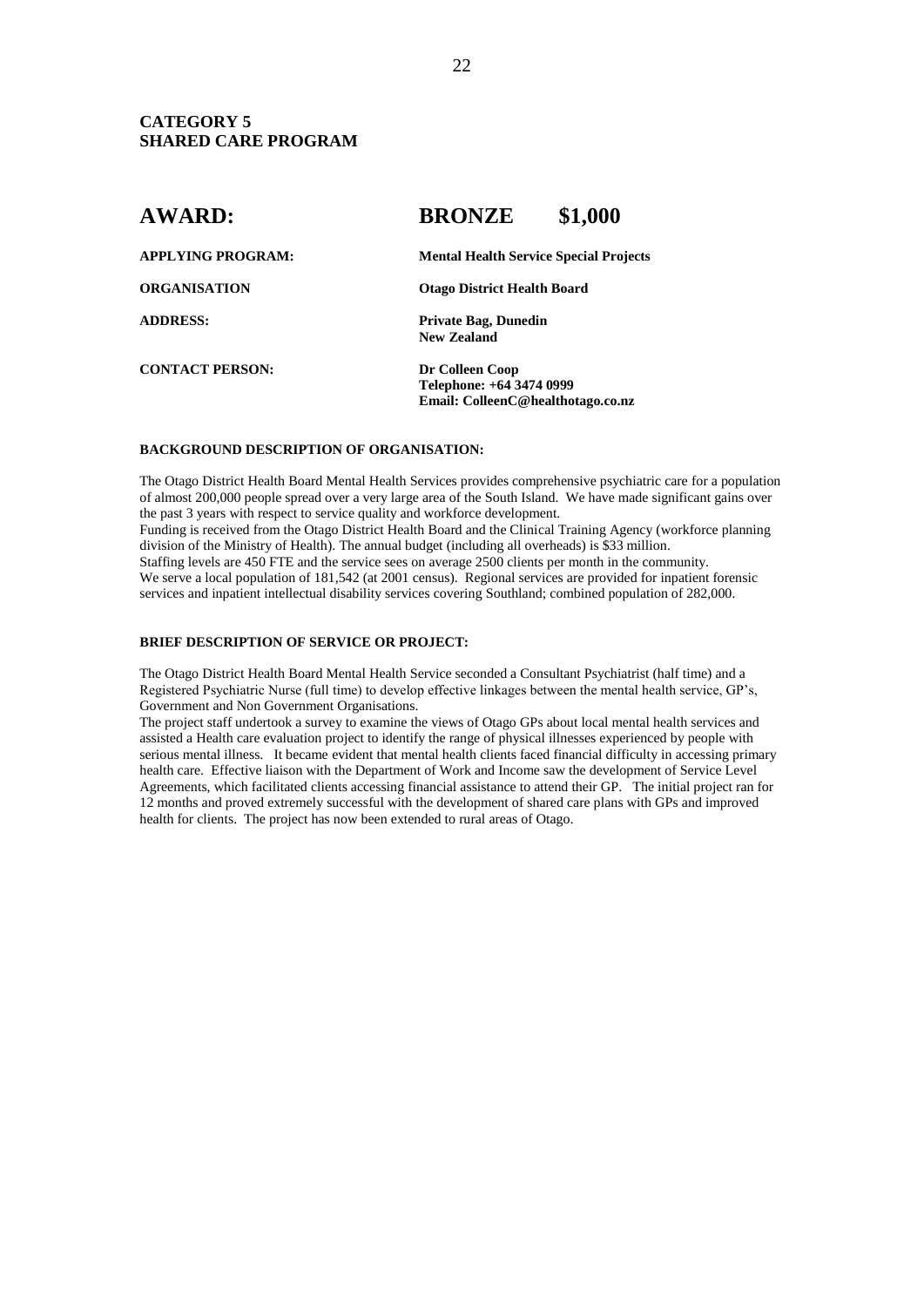# **CATEGORY 6 QUALITY AND IMPROVEMENT PROGRAM**

| <b>AWARD:</b>            | GOLD                          | \$2,500                                                                              |  |
|--------------------------|-------------------------------|--------------------------------------------------------------------------------------|--|
| <b>APPLYING PROGRAM:</b> |                               | South Auckland Health Research and Audit in<br><b>Mental Health Services (REAMS)</b> |  |
| <b>ORGANISATION</b>      | <b>South Auckland Health)</b> | <b>Counties Manukau District Health Board (formerly called)</b>                      |  |
| <b>ADDRESS:</b>          | <b>Otahuhu, New Zealand</b>   | TiahoMai, Middlemore Hospital, Private Bag 93311,                                    |  |
| <b>CONTACT PERSON:</b>   | Dr Melanie Abas               | Telephone: +64 9276 0044 Fax: +64 9270 4743<br>Email: mabas@middlemore.co.nz         |  |

#### **BACKGROUND DESCRIPTION OF ORGANISATION:**

The Research and Audit in Mental Health Services (REAMS) Team is an integral part of Counties Manukau District Health Board (CMDHB) Mental Health Services (formerly known as South Auckland Health Mental Health Services and referred to hereafter as SAH).

CMDHB provides care for a catchment area of 378,000 people. In 2001, 18% of the South Auckland catchment population self-identified as Maori, 17% as Pacific Islander, 8% as Asian, and 58% as Pakeha (European) and other ethnicities (Jackson, et al, 2001). Within New Zealand, South Auckland has one of the greatest concentrations of people living in areas of marked socio-economic deprivation (Crampton, et al, 2000). Mental health services are provided through two community mental health centres, an assertive community treatment team, a crisis team, specialist cultural and rehabilitation services, and a 45 bed in-patient unit at Middlemore Hospital. Counties Manukau mental health consumers also have access to services from nongovernmental community organisations, supported accommodation, and community support services. REAMS is closely allied with both management and clinical staff of these services.

# **BRIEF DESCRIPTION OF SERVICE OR PROJECT:**

The Research and Audit in Mental Health Services (REAMS) Team is a multi-disciplinary specialist team within Counties Manukau District Health Board (CMDHB).

REAMS began as a single research project investigating acute bed shortages in 1999. It is now an established research team supporting management and clinical staff decisions about service quality improvements by providing data and evidence from local, national and international sources. REAMS has completed ten studies in areas such as acute admissions, medication concordance, and links between deprivation and service utilisation. Critical to REAMS' successes has been the participation of those often marginalised in research; service users and Maori and Pacific Island consultants have participated in all facets of the research from design through to implementation of changes.

REAMS is on track to grow further, with grant proposals being developed for a randomised controlled trial of assertive community treatment, and participation in an epidemiological survey of Pacific Island mental health consumers and in a regional needs-assessment study of high users in 2003.

REAMS represents a unique innovation in New Zealand, being the only team within a public health provider that solely researches mental health services.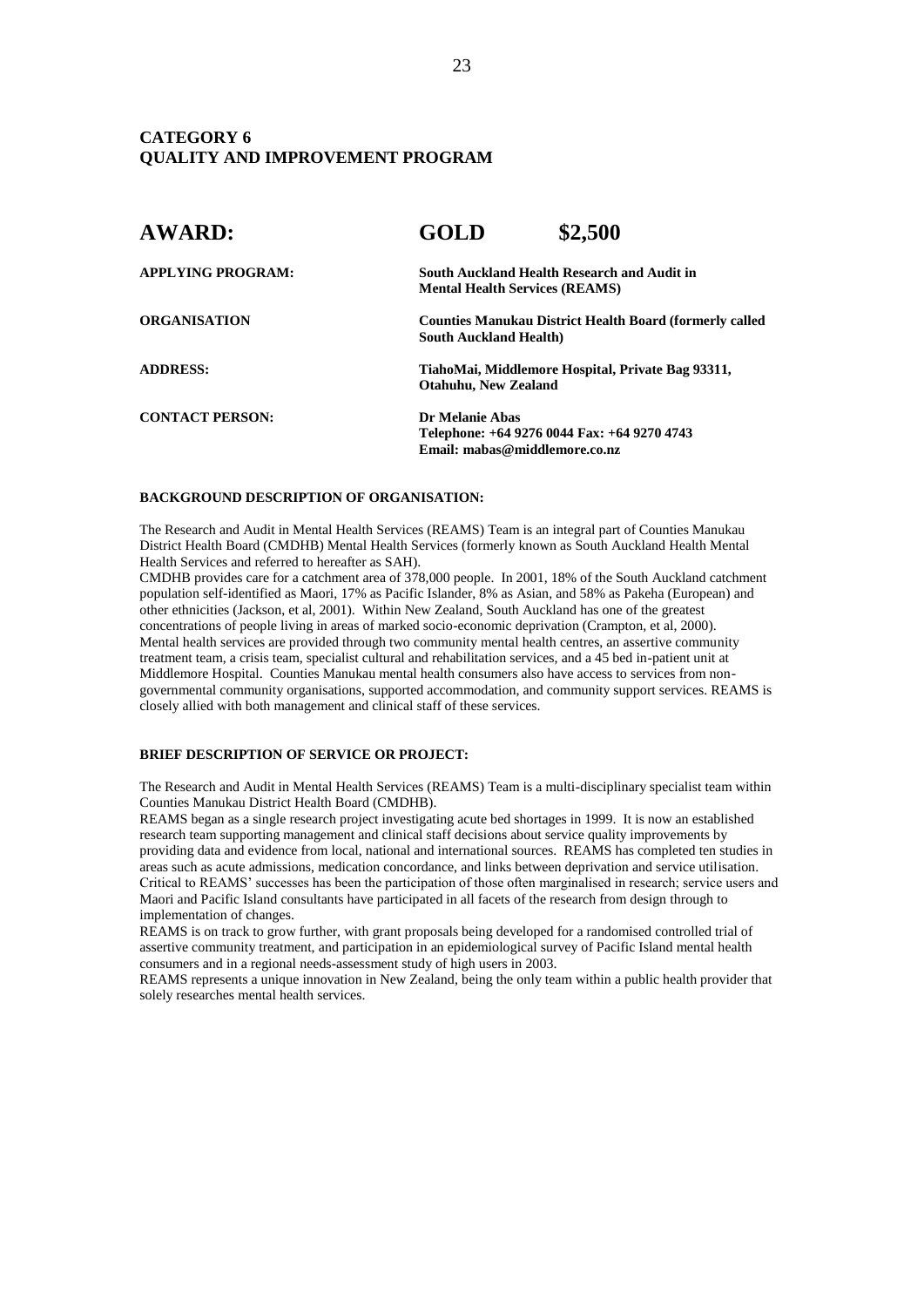# **CATEGORY 6 QUALITY AND IMPROVEMENT PROGRAM**

| <b>AWARD:</b>            | <b>GOLD</b>                                               | \$2,500                                        |
|--------------------------|-----------------------------------------------------------|------------------------------------------------|
| <b>APPLYING PROGRAM:</b> |                                                           |                                                |
|                          | <b>Women's Access Project</b>                             |                                                |
| <b>ORGANISATION</b>      | <b>Inner East Mental Health Services Association Inc.</b> |                                                |
| <b>ADDRESS:</b>          |                                                           | PO Box 4081, Doncaster Heights, Victoria, 3109 |
| <b>CONTACT PERSON:</b>   | <b>Jenny Hutchens</b>                                     |                                                |
|                          |                                                           | Telephone: (03) 9840 7955 Fax: (03) 9840 7966  |
|                          |                                                           | Email: iemhsaad@doncaster.hotkey.net.au        |

#### **BACKGROUND DESCRIPTION OF ORGANISATION:**

The Inner East Mental Health Services Association Inc (IEMHSA) is a Psychiatric Disability Support Service in Melbourne, Australia. The IEMHSA was established in 1988. The Association provides psychosocial rehabilitation services from four service locations: Terra Firma in Box Hill, Mosaic in Hawthorn, GlenReach in Glen Waverley, and Keystone in Doncaster. IEMHSA has 393 current (active) participants in its Day Programs, and 74 current participants in its Home-Based Outreach Programs. The Association has 22 staff, and is governed by a Board that is comprised of consumers, carers, and interested residents of the local community. The IEMHSA is funded by the Department of Human Services (Victoria), and has an annual budget of approximately \$1.1 million.

#### **BRIEF DESCRIPTION OF SERVICE OR PROJECT:**

The Women's Access Project has been an evolving series of action research projects over seven years. The aims of the Project are to: develop a sustainable, quality improvement project that involves all the stakeholders of the IEMHSA; and to improve women consumers' access to, and participation in, all activities of the IEMHSA.

The Women's Access Project is an excellent example of the way that a quality improvement venture can be planned and implemented within a small psychosocial rehabilitation service that has limited resources. Implementation and ownership of the Project came from within the IEMHSA, and included consumers, staff and the Board of Governance. The Women's Access Project has involved the use of a variety of evaluation methods.

Most importantly, the Women's Access Project has resulted, and continues to result in, a number of outcomes, that have significantly influenced the day-to-day practice of rehabilitation and recovery, at all levels of the IEMHSA.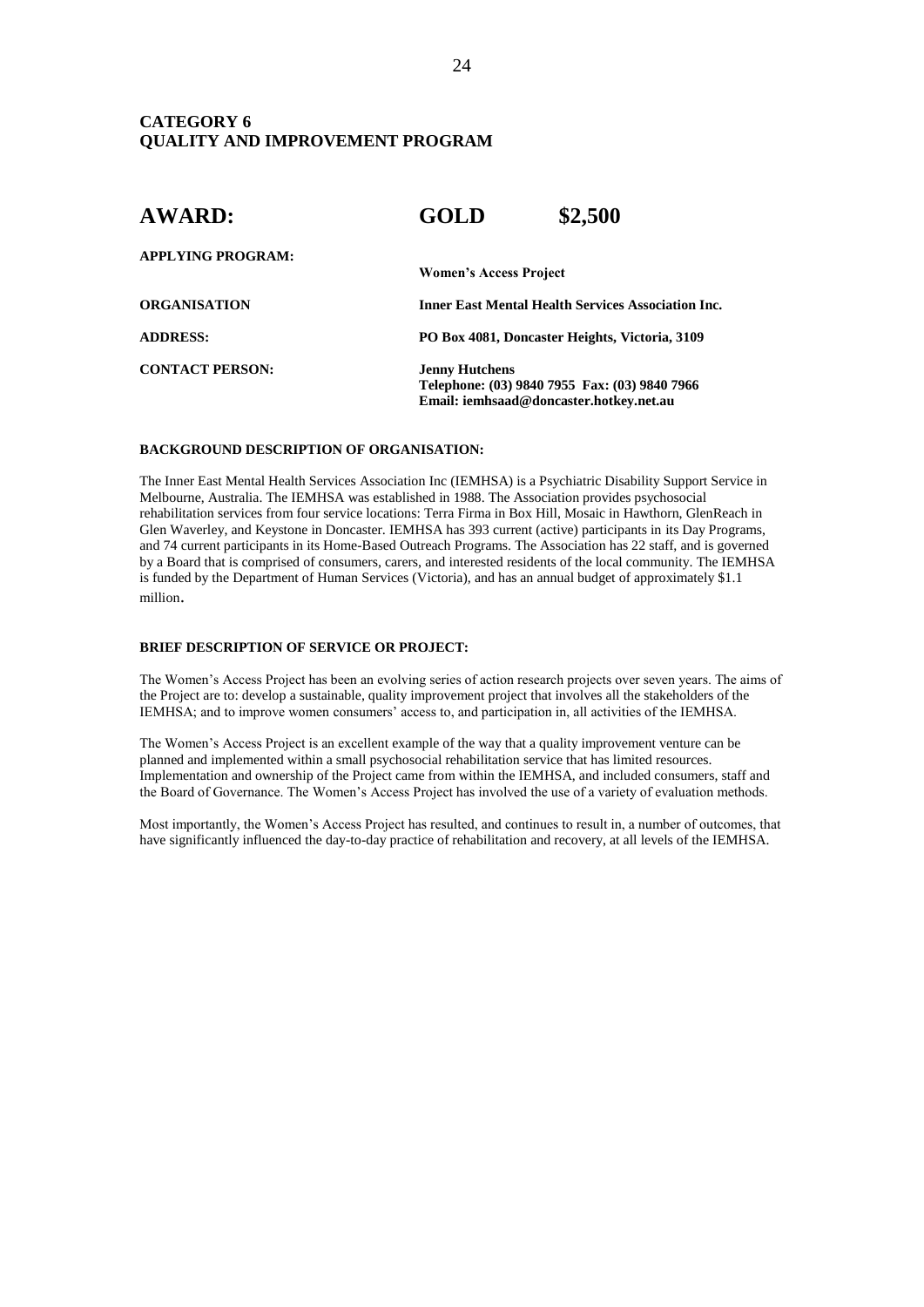# **EXCEPTIONAL CONTRIBUTION TO MENTAL HEALTH SERVICES IN AUSTRALIA**

**AWARD RECIPIENT: Dr Joan Clarke**

**NOMINATED BY: Prahran Mission**

**CONTACT PERSON: Janine Mifsud Programs Operations Manager Prahran Mission 211 Chapel Street Prahran Vic 3181**

#### **BRIEF DESCRIPTION OF THE AWARD RECIPIENT**

Dr Joan Clarke's outstanding contribution to the field of Mental Health can be noted in many areas. Her contribution to research, conferences, committees and the running of the largest provider of day psychiatric services in Victoria can be evidenced in the following document.

Dr Clarke has been the Executive Director of Prahran Mission since 1989 and has assisted the organisation to grow into a large multi-service agency recognised nationally and internationally for best practice, social justice and program innovation. She has supported the organisation's development by reference to continuing research and program development which has also added significantly to the body of knowledge in the wider mental health field.

Dr Clarke has contributed to many committees including the Chairperson of the Australian Psychiatric Disability Coalition, member of the Mental Health Task Group to set up the Mental Health Council of Australia, Deputy Chair of the Mental Health Council, and coordinated World Mental Health Day for 3 years (1999, 2000, 2001). Dr Clarke has presented at many noteworthy conferences as keynote speaker including: World Social Work Conference on Health and Mental Health in 1989; Power Politics & Performance 1993; Vicserv 2000 Conference; 7<sup>th</sup> Lilly Mental Health Forum on Developing Better Relationships with the Community in Tokyo where she presented the paper "History & Evolution of Mental Health Care in Australia".

Dr Joan Clarke has made an exceptional contribution to Mental Health Services and deserves to be remembered for her achievements.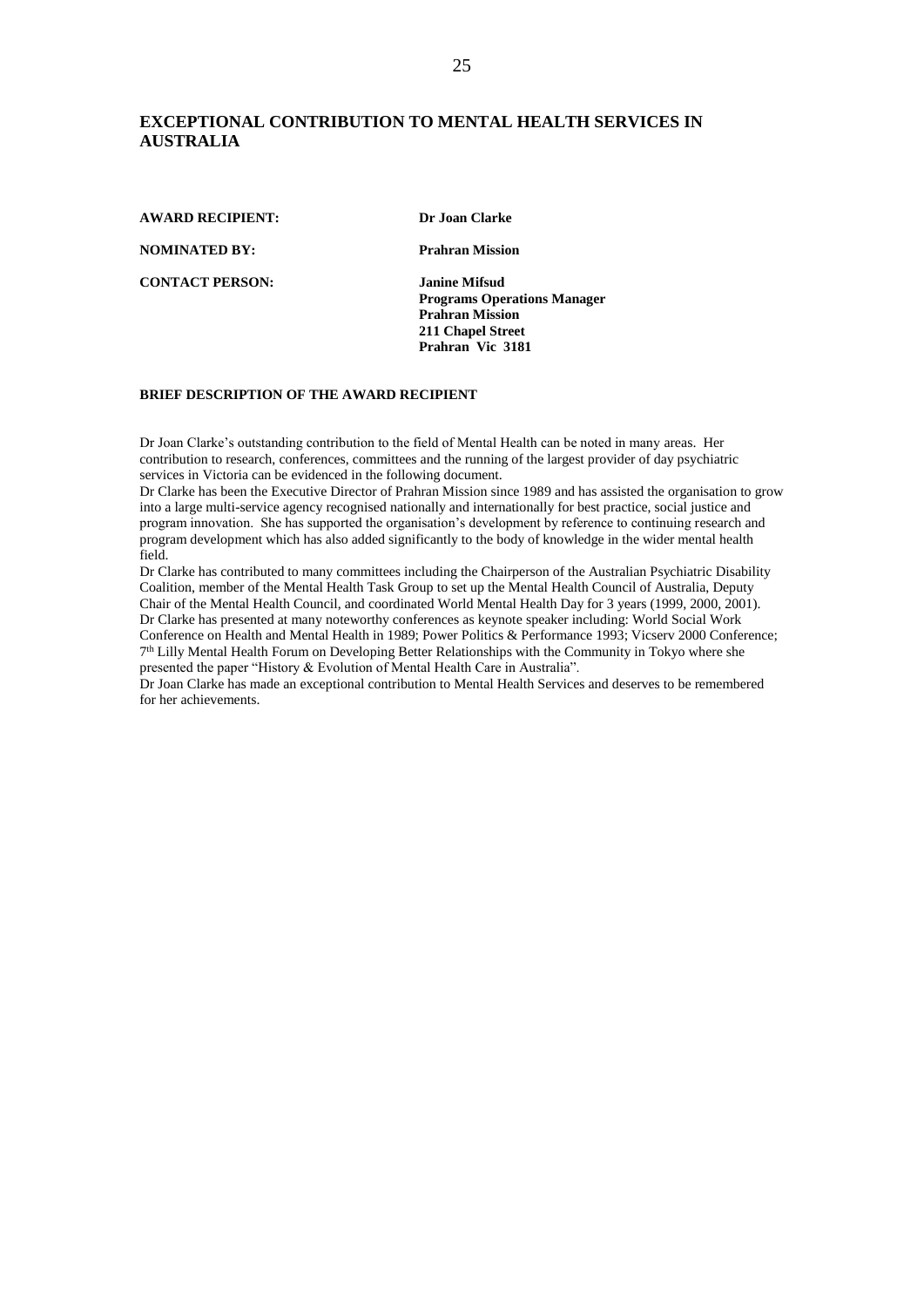# **AUSTRALIAN AND NEW ZEALAND MENTAL HEALTH SERVICE**

# **MEDIA AWARDS 2002**

#### **BACKGROUND**

The Mental Health Media Awards program commenced in 1998. It is designed to encourage accurate and sensitive media coverage of mental health issues, to break down stigma and to educate the community about mental health. There is a category for print media and a category for broadcast media.

In 2002 there were 13 entries received for the two media categories.

The entries were rated on the following criteria:

- 1. Evidence that the story has been well researched and is factually accurate.
- 2. The content of the story is sufficiently complete and well rounded to convey a good understanding of the issues.
- 3. Any evidence of the positive effect of the publication or broadcast.

The money awarded and expenses were generously granted by the Australian Government and the New Zealand Government in recognition of the importance it gives to excellence in media reporting of mental health issues.

# **MEDIA AWARDS ASSESSMENT COMMITTEE MEMBERS**

| Chair:                | Dr Roger Gurr                                                        | New South Wales                                                       |
|-----------------------|----------------------------------------------------------------------|-----------------------------------------------------------------------|
| <b>Deputy Chairs:</b> | Lynne Dunbar                                                         | New South Wales                                                       |
|                       | Paul Dillon                                                          | New South Wales                                                       |
| <b>Members:</b>       |                                                                      |                                                                       |
| Dr Warwick Blood      |                                                                      | Professor of Communications University of Canberra Australian Capital |
|                       | Territory                                                            |                                                                       |
| Dr Andy Campbell      | <b>Consultant Psychiatrist New South Wales</b>                       |                                                                       |
| Anne Deveson          | Journalist, producer and director, mental health advocate, NSW       |                                                                       |
| <b>Storry Walton</b>  | Film and television producer, former Chairman of Board of Studies of |                                                                       |
|                       |                                                                      | NIDA, former Director of the Australian Film and Television School    |
| Ms Barbara Hocking    | <b>SANE</b> Australia Victoria                                       |                                                                       |
| Nicky Cheshire        | Consumer representative NSW                                          |                                                                       |
| Dr Michael Galvin     |                                                                      | Head of School of Communication, Information and New Media,           |
|                       | University of South Australia, SA                                    |                                                                       |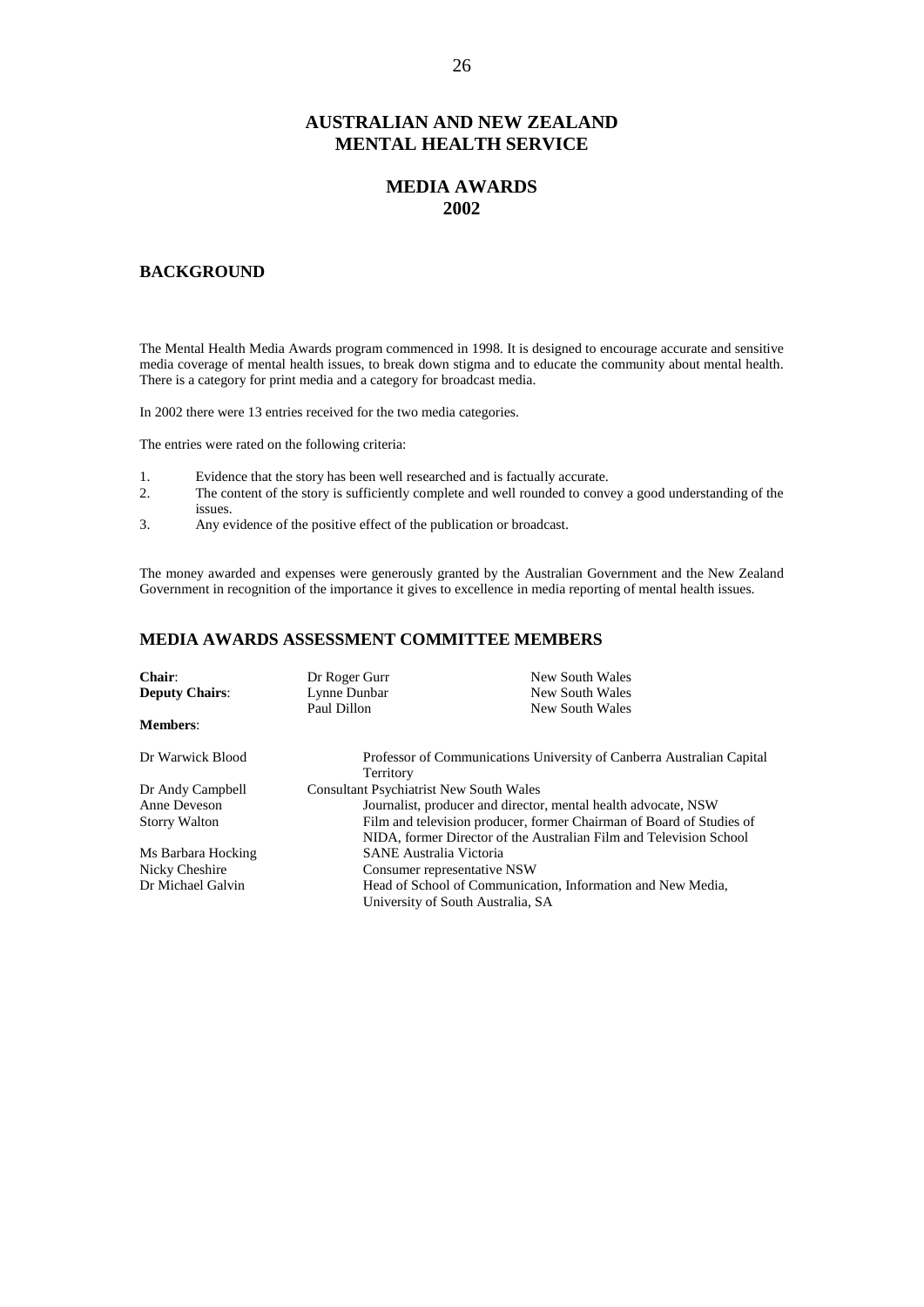## **BROADCAST MEDIA**

| <b>AWARD</b>           | \$3,000                                                                                                                                                                                        |  |
|------------------------|------------------------------------------------------------------------------------------------------------------------------------------------------------------------------------------------|--|
| TITLE:                 | Three Episodes from the series "All In The Mind"<br>'Body Dysmorphic Disorder and Surgery of the Psyche'<br>'Mental Illness and the Medical Profession'<br>'Life Beyond Coma and Brain Injury' |  |
| <b>ORGANISATION:</b>   | <b>ABC Radio National</b>                                                                                                                                                                      |  |
| <b>JOURNALISTS:</b>    | <b>Natasha Mitchell and David Rutledge</b>                                                                                                                                                     |  |
| <b>ADDRESS:</b>        | <b>Science Unit</b><br><b>ABC Radio National</b><br><b>Australian Broadcasting Corporation</b><br><b>GPO Box 9994</b><br>Sydney<br><b>NSW 2001</b>                                             |  |
| <b>CONTACT PERSON:</b> | Natasha Mitchell<br>Phone 02 9333 2219 Fax:02 9333 1414<br>Email: natasha.mitchell@your.abc.net.au                                                                                             |  |

# **DESCRIPTION OF ENTRY:**

These three programs received considerable feedback from listeners, as has *All In the Mind* generally, a new program on ABC Radio National with a focus on issues of the mind. It is clear that listeners want to hear people talk about their own experiences of their mental health and the concerns they have about it. The program has, we hope, helped establish another space for dialogue on national radio about these important issues.

**Body Dysmorphic Disorder (BDD) and Surgery of the Psyche.** Cosmetic surgery is on the increase in Australia, and it's the subject of considerable social debate and is also the brunt of much popular humour and speculation. This program sought to raise awareness about the damage that cosmetic surgery can do in people who live with a little discussed psychological affliction. The program shares the story of one New Zealand woman, who has not spoken about her son's experience before – he committed suicide late last year. The feature also grapples with questions of professional responsibility and psychological training amongst cosmetic surgery professionals.

**Mental Illness and the Medical Profession This** program aired the personal stories of two medical professionals, one of them a psychiatrist and the other a medical specialist, about their own experiences of mental illness.

**Life Beyond Coma and Brain Injury This** program is a story of coma, consciousness and total dissemination of the self. What happens when you emerge from a coma with a severely traumatised brain? At what point does you inner life story begin again? When Ruthann K. Johansen's son was plunged into a coma after a car accident, she embarked on a difficult journey that she likens to giving birth a second time. It radically reshaped her understanding of what defines 'selfhood' – and the key role of language, story telling and relationships in its difficult reconstruction.

(Edited excerpt from a description by the reporter Natasha Mitchell)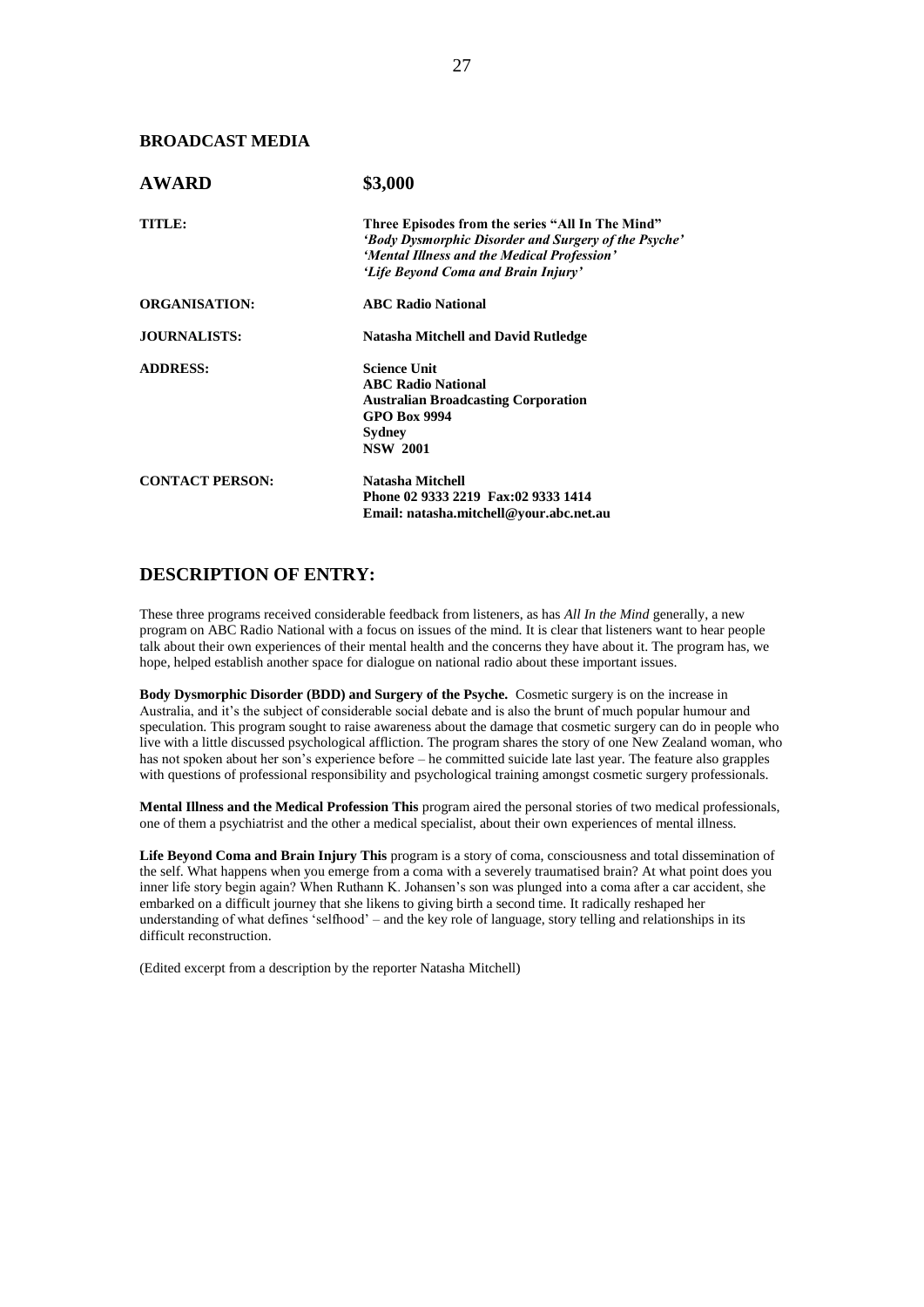# **REGIONAL PRESS PRINT MEDIA (tied)**

| <b>AWARD</b>           | \$1,500                                                                                                                                                                                     |
|------------------------|---------------------------------------------------------------------------------------------------------------------------------------------------------------------------------------------|
| TITLE:                 | A series covering the Cowra Mental Health Forum                                                                                                                                             |
| <b>ORGANIZATION:</b>   | Cowra Guardian                                                                                                                                                                              |
| <b>CONTRIBUTERS:</b>   | Rotary Club of Cowra - Tiit Tonuri<br><b>Managing Editor. -. Andrew Fisher</b><br>Staff Journalists – Andrew Fisher, Janine Finlayson and Carmen<br><b>Swadling</b>                         |
| <b>CONTACT PERSON:</b> | <b>Andrew Fisher</b><br><b>Managing Editor</b><br>Cowra Guardian<br><b>PO Box 126</b><br>Cowra NSW 2794<br>Phone 02 6342 1044 Fax. 02 6341 1965<br>Email: mail.cowraguardian@ruralpress.com |

# **DESCRIPTION OF ENTRY:**

This entry was selected because of the informative and positive role played by the Cowra Guardian. This was considered to be a fine example of interaction between the community and the local media.

"The Cowra Rotary Club approached the Cowra Guardian newspaper in 2001 about the possibility of providing publicity for a Rotary Club sponsored Mental Health Forum to be held in 2002.

The newspaper printed a number of "lead up" articles in relation to the forum and also provided advertising space to the club at a discounted rate. These lead up articles alone were not of any significance but for your information were written by the staff journalists, Andrew Fisher, Janine Finlayson and Carmen Swadling. After the forum the newspaper was approached by Mr Tiit Tonuri, a Cowra Rotary member, who believed it may be beneficial to print a list of the questions answered during the forum (especially those asked by school children) and also the answers provided."

Following the Forum evening, three Question and Answer articles were published on the "Wired - Youth Bits" page:

| March 18 | Ouestions submitted by students at Schools' Mental Illness Forum held in Cowra on March 5,<br>2002 and answered by Graeme Ware, carer with a young adult son with schizophrenia and<br>retired school principal.                      |
|----------|---------------------------------------------------------------------------------------------------------------------------------------------------------------------------------------------------------------------------------------|
| March 25 | Ouestions submitted by students at Schools' Mental Illness Forum held in Cowra on March 5,<br>2002 and answered by Fay Jackson who has bipolar disorder. Midwestern Area Health Service<br>comments and elaboration were also given.  |
| April 8  | Questions submitted by students at Schools' Mental Illness Forum held in Cowra on March 5,<br>2002 and answered by Tracy Robinson, Early Intervention Mental Health, Midwestern Area<br>Health Service, and NSW Department of Health. |

Excerpt edited from the entry written by Andrew Fisher